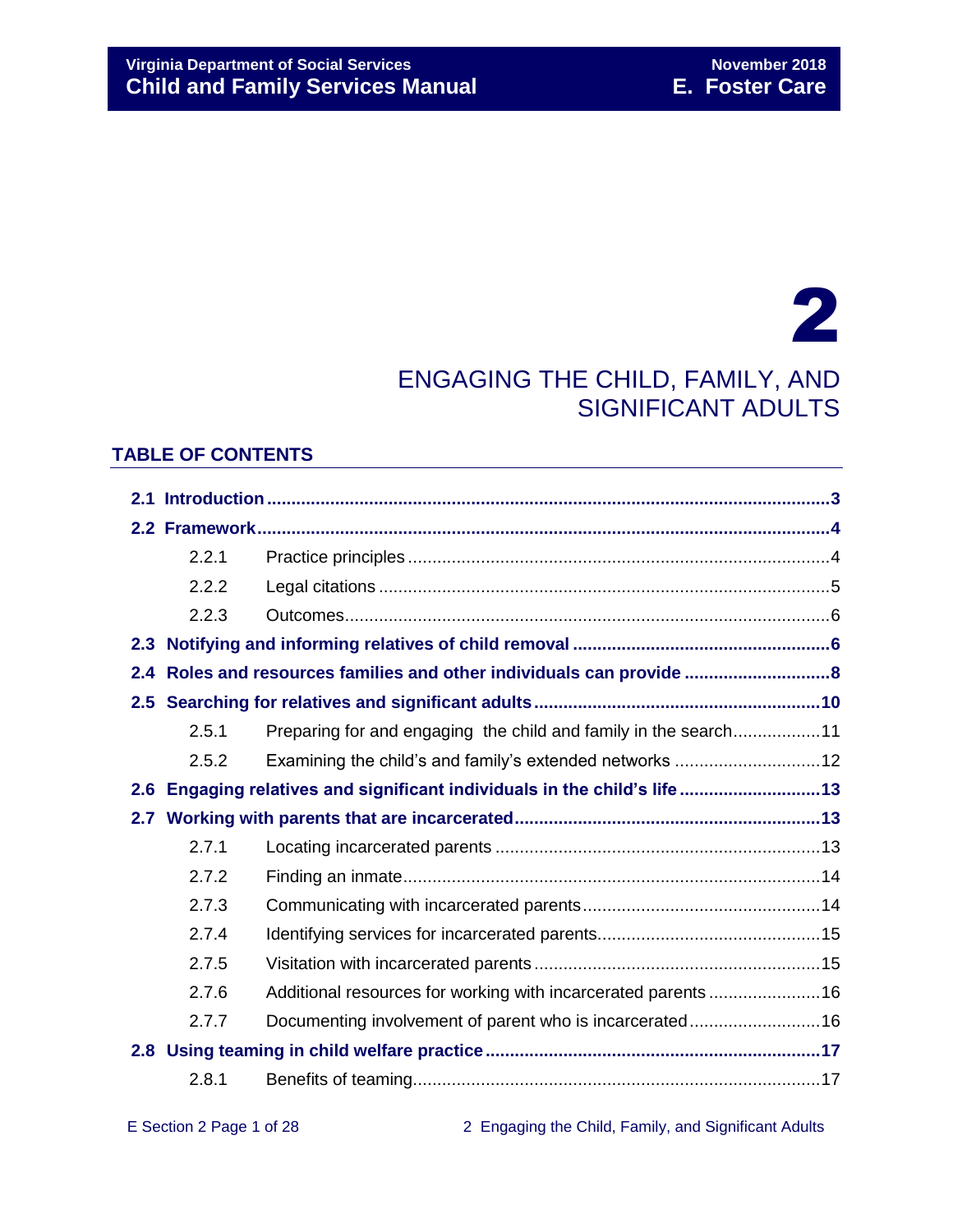| 2.8.2  |  |  |  |
|--------|--|--|--|
|        |  |  |  |
| 2.9.1  |  |  |  |
| 2.9.2  |  |  |  |
| 2.9.3  |  |  |  |
| 2.9.4  |  |  |  |
| 2.9.5  |  |  |  |
|        |  |  |  |
|        |  |  |  |
|        |  |  |  |
| 2.12.1 |  |  |  |
| 2.12.2 |  |  |  |
| 2.12.3 |  |  |  |
|        |  |  |  |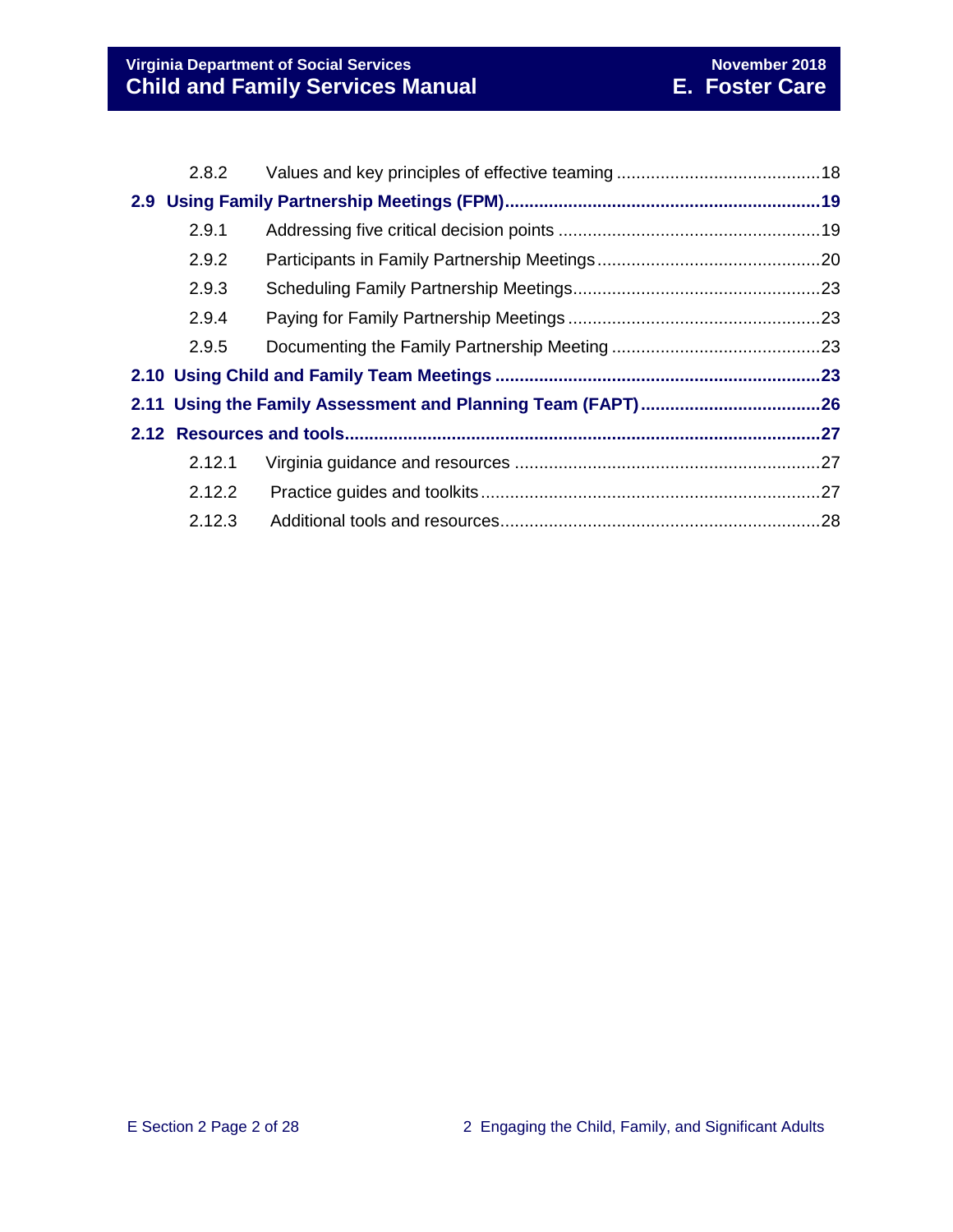# 2

## ENGAGING THE CHILD, FAMILY, AND SIGNIFICANT ADULTS

## <span id="page-2-0"></span>**2.1 Introduction**

Family engagement involves all aspects of partnering with youth and families in a deliberate manner to make well-informed decisions about safety, permanency, lifelong connections, and well-being. Family engagement is an intentional practice with utilization of particular skill sets to ensure relationships develop. Family engagement is founded on the principle that communicating openly and honestly with families supports disclosure of culture, family dynamics, and personal experiences. Engagement goes beyond mere involvement; it is about motivating and empowering youth and families to acknowledge their own underlying needs, positive capacities, and supports. True engagement supports families in taking an active role in creating change. It means engaging the child's birth parents, prior custodians, and family members, as well as other community members and adults who are significant to the child and family, consistent with the child's best interests in all aspects of permanency planning for the child.

Family engagement involves notifying relatives, *both maternal and paternal*, that the child is or will be placed in foster care, searching for extended family and community networks, aggressively pursuing leads, discussing roles and resources the family members and significant adults can provide, engaging them in the child's life, and establishing permanent supports and lifelong connections for the child.

Family engagement is important throughout the child's involvement with the child welfare system to:

- Ensure the child's safety.
- Stabilize the child's family when in crisis.
- Prevent the child's placement in foster care.
- Provide supports for the child when foster care placement is necessary.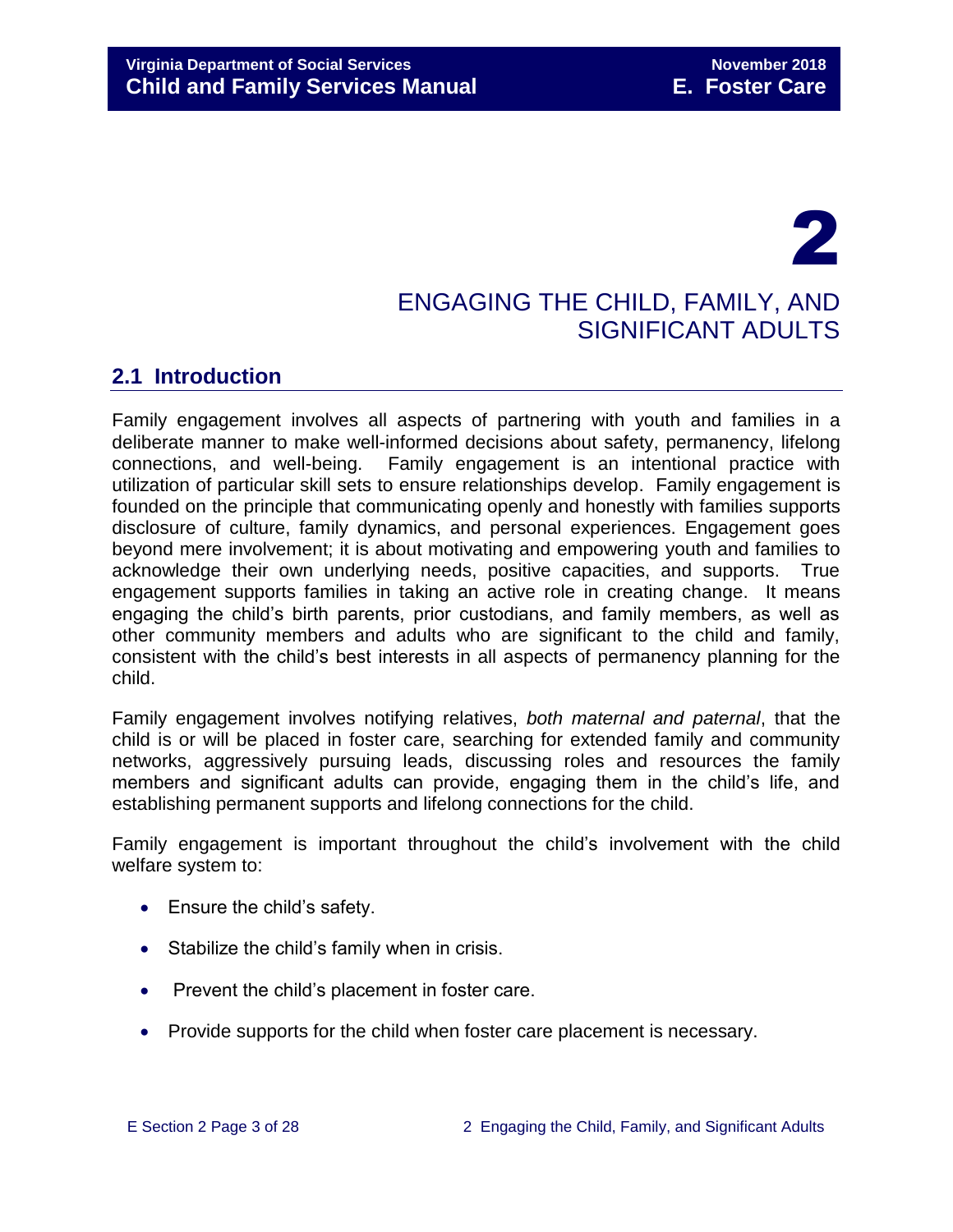- Ensure service plans respond to the strengths, needs, and desires of the child and family.
- Reunify the child safely with his or her family when separation was necessary.
- Find permanent families when the child cannot return home.
- Establish the roles of family members in caring and supporting the child.
- Provide lifelong connections for the child.
- Transition the child to permanency.
- Connect the child and family to post-permanency resources for stability and success in life.

## <span id="page-3-0"></span>**2.2 Framework**

Local departments of social services (LDSS) shall meet federal and state legal requirements, and should use sound practice principles to achieve desired outcomes and to guide decision making on the engagement of the child, family, and community.

#### <span id="page-3-1"></span>**2.2.1 Practice principles**

Three fundamental principles in Virginia's Children's Services System Practice Model provide the philosophical basis and guide practice for decision making while engaging children and families:

#### **First, we believe in family, child, and youth-driven practice.**

- Children and families will be treated with dignity and respect. The voices of children, youth, and parents are heard, valued, and considered in the decision making regarding safety, permanency, and well-being as well as in service and educational planning and in placement decisions.
- Each individual's right to self-determination will be respected within the limits of established community standards and laws.
- Family members are the experts about their own families. It is our responsibility to understand children, youth, and families within the context of their own family rules, traditions, history, and culture.
- Children have a right to connections with their biological family and other caring adults with whom they have developed emotional ties.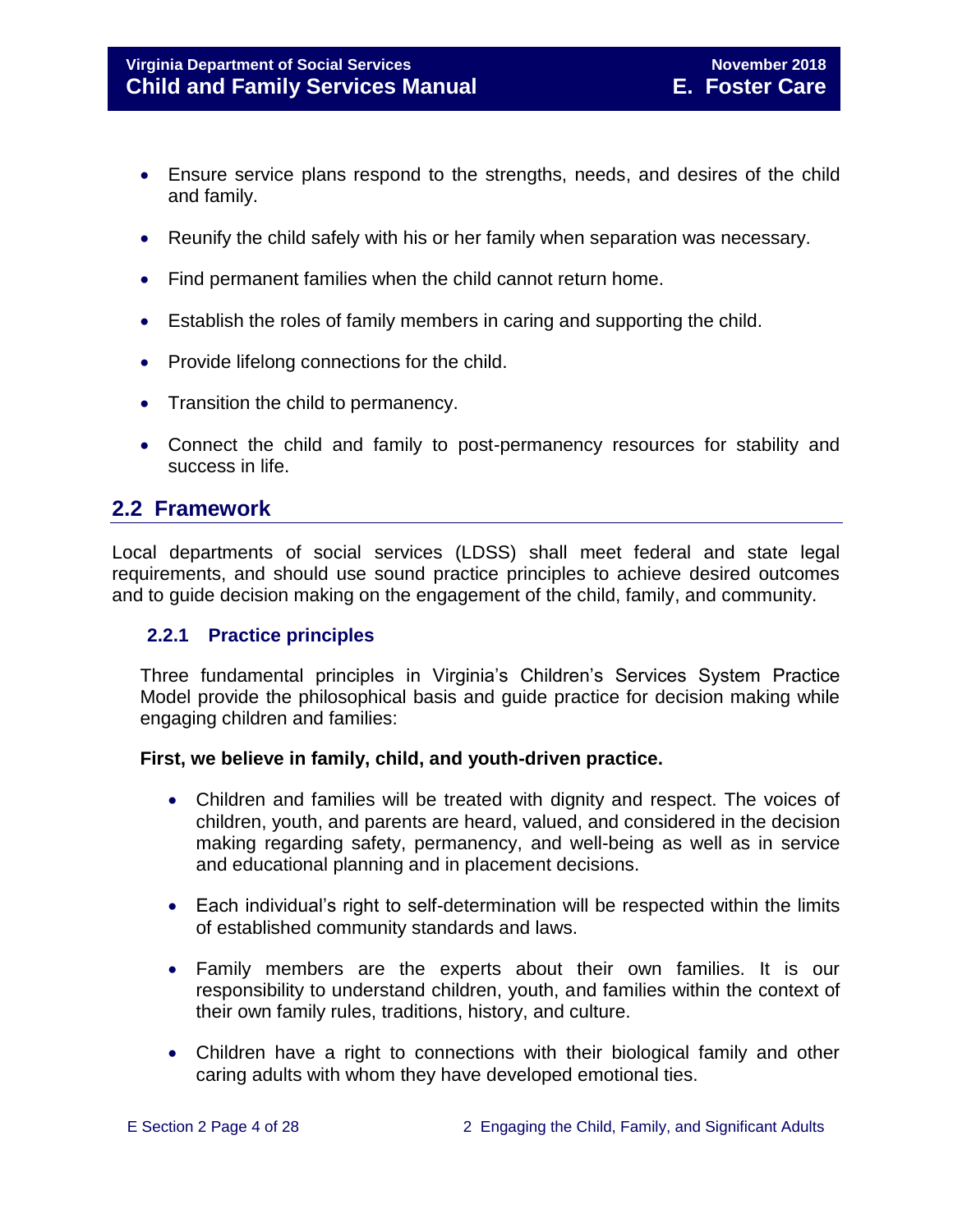We engage families in a deliberate manner. Through collaboration with families, we develop and implement creative, individual solutions that build on their strengths to meet their needs. Engagement is the primary door through which we help youth and families make positive changes.

#### **Second, we believe that all children and youth need and deserve a permanent family.**

- Lifelong family connections are crucial for children and adults. It is our responsibility to promote and preserve kinship, sibling, and community connections for each child. We value past, present, and future relationships that consider the child's hopes and wishes.
- Permanency is best achieved through a legal relationship such as parental custody, adoption, kinship care, or guardianship. Placement stability is not permanency.

#### **Third, we believe in partnering with others to support child and family success in a system that is family-focused, child-centered, and community-based.**

- We take responsibility for open communication, accountability, and transparency at all levels of our system and across all agencies.
- <span id="page-4-0"></span>• Community support is crucial for families in raising children.

#### **2.2.2 Legal citations**

The legal framework and specific requirements for engaging children and families when children are at risk of or in foster care are delineated in federal and state law. Key citations are provided below. See the law for complete language by clicking on the citation.

- **Identifying and notifying relatives of the child's removal from home** 
	- o [Social Security Act, Title IV, § 471 \(a\) \(29\) \[42 USC 671\]](http://www.ssa.gov/OP_Home/ssact/title04/0471.htm)
- **Identifying a relative for kinship foster care**
	- $\circ$  § [63.2-900.1](http://law.lis.virginia.gov/vacode/63.2-900.1/)
- **Seeking out relatives first as a placement option** 
	- $\circ$  § [63.2-900](http://law.lis.virginia.gov/vacode/63.2-900/)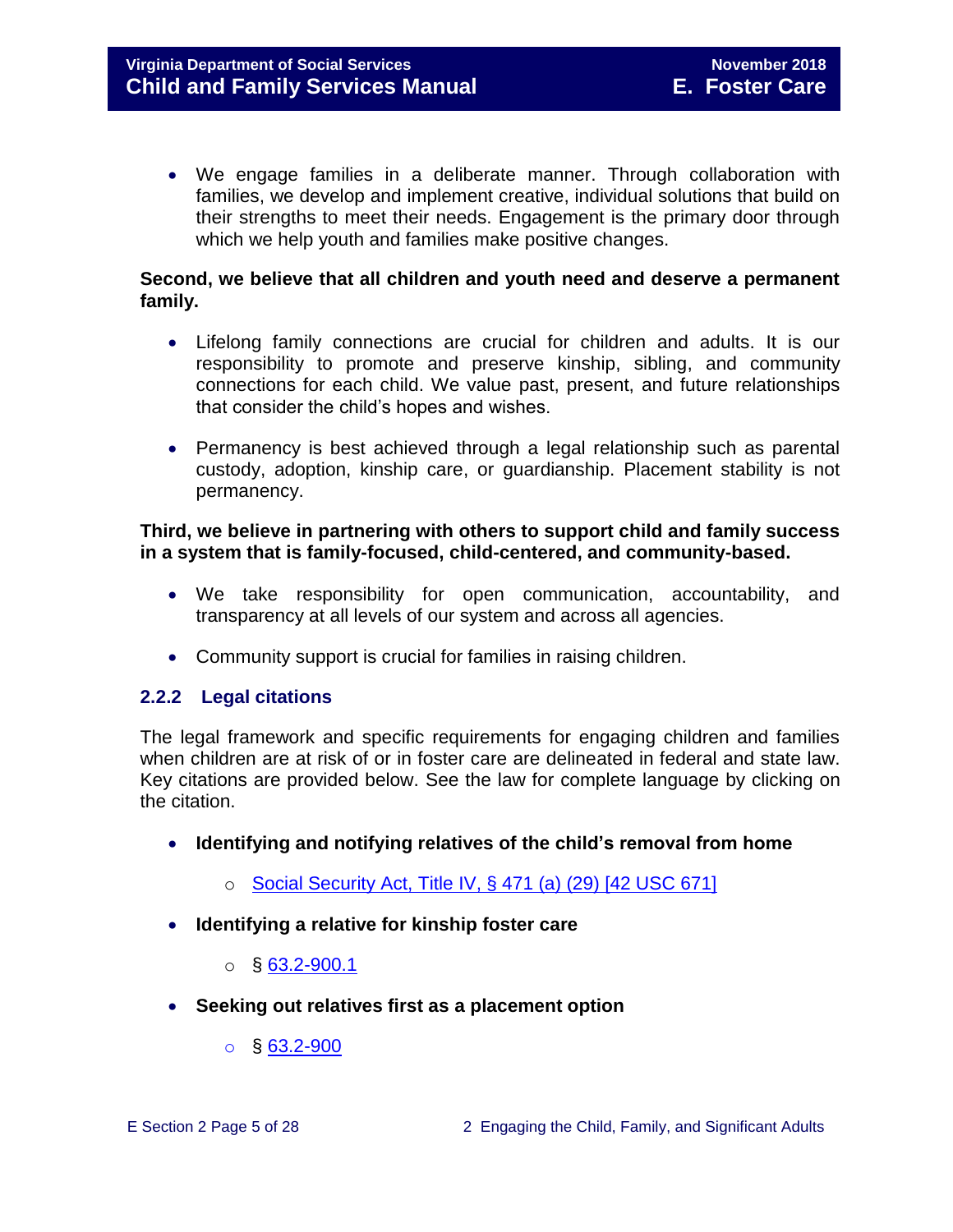- **Providing for family and foster parent participation in the family assessment and planning team (FAPT)** 
	- $\circ$  § [2.2-5208](http://law.lis.virginia.gov/vacode/2.2-5208/)

#### <span id="page-5-0"></span>**2.2.3 Outcomes**

Engaging the child, families, and significant adults in the lives of children at risk of, or placed in, foster care helps LDSS achieve the following outcomes required in the federal Child and Family Services Review, each with specific outcome measures:

#### **Permanency Outcome 1: Children have permanency and stability in their living situations.**

- Fewer children are placed in out-of-home care.
- More children leave foster care and achieve permanency.
- Children achieve permanency with shorter lengths of stay in foster care.
- Increased timeliness to permanency.
- Fewer children re-enter out-of-home care.

#### **Permanency Outcome 2: The continuity of family relationships and connections is preserved for children.**

- More children in foster care are placed in close proximity to their families and communities.
- More children in foster care are placed with siblings.

## <span id="page-5-1"></span>**2.3 Notifying and informing relatives of child removal**

The LDSS shall document diligent efforts to notify in writing all grandparents and other adult relatives, both maternal and paternal, when the child is being removed or has been removed. Notification shall also be given to all parents, including adoptive and step-parents, of any sibling who has been removed from the custody of the parent(s) [\(The Preventing Sex Trafficking and Strengthening Families Act, P.L. 113-183\)](https://www.congress.gov/113/bills/hr4980/BILLS-113hr4980enr.pdf).

Parents and relatives should be actively engaged in decision making for the child through a Family Partnership Meeting (FPM) prior to removing the child whenever possible [\(Section 2.9\)](http://www.dss.virginia.gov/files/division/dfs/fc/intro_page/guidance_manuals/fc/07_2015/Section_02_Engaging_the_Child_Family_and_Significant_Adults.pdf). Notifying relatives and documenting these efforts shall be the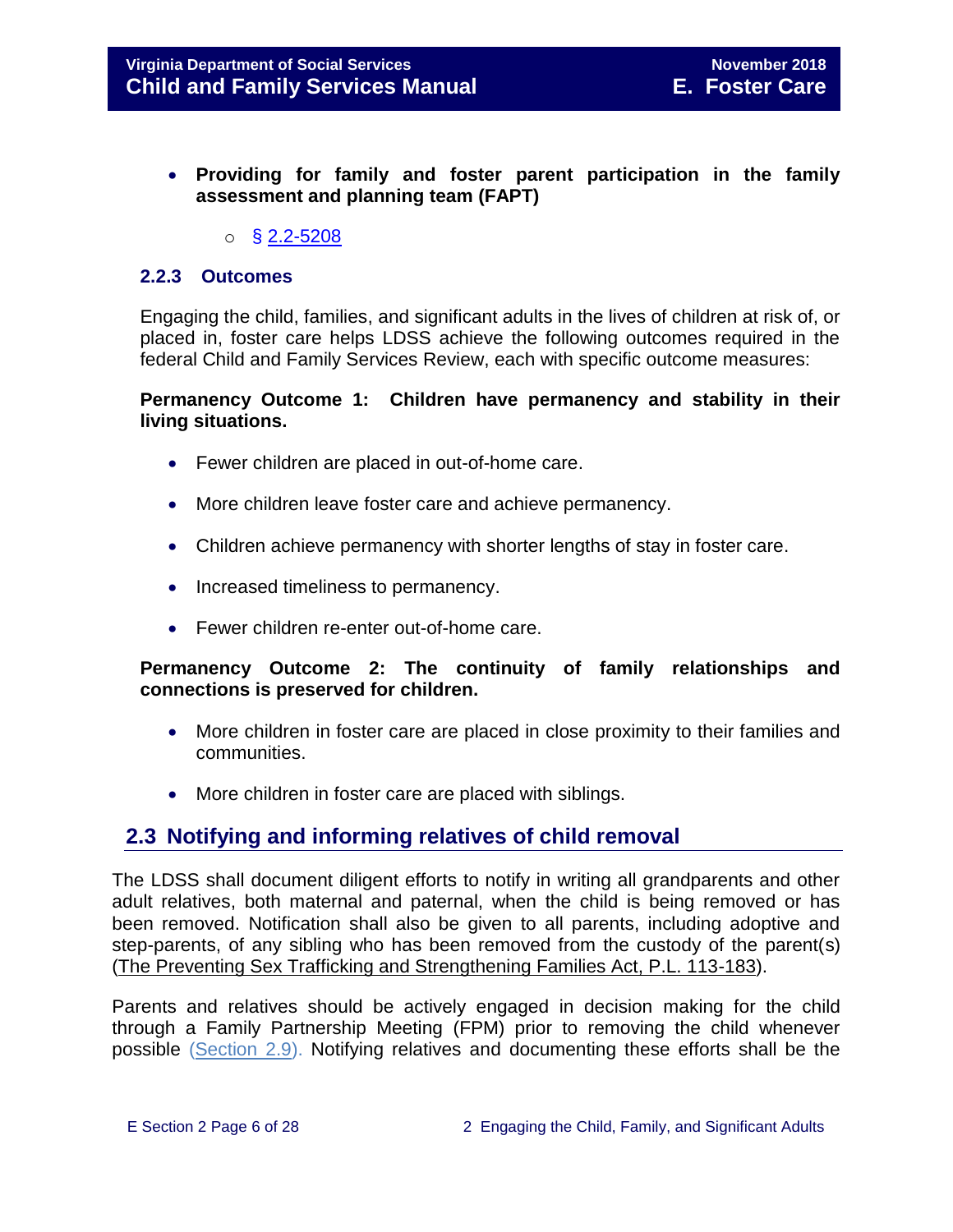responsibility of all services workers involved in the child's case. (See Child Protective Services manual, [Section 4.2.3.8.5](http://www.dss.virginia.gov/files/division/dfs/cps/intro_page/manuals/07-2015/Section_04_Family_Assessmen_and_Investigation.pdf) and [Section 8.2.5\)](http://www.dss.virginia.gov/files/division/dfs/cps/intro_page/manuals/07-2015/Section_08_Judicial_Proceedings.pdf)

The purpose of the written notice is to explain the options the relative has to participate in the care and placement of the child in an effort to establish permanency for the child. This written notice shall occur **within 30 calendar days** after removing a child from the custody of the parent(s) [\(Social Security Act, Title IV, § 471 \(a\) \(29\) \[42 USC 671\]\)](http://www.ssa.gov/OP_Home/ssact/title04/0471.htm). It should be done **within five (5) days** when feasible.

LDSS may contact relatives without the family's consent, written release, or court order when the LDSS determines that disclosure of information is in the child's best interests and the person has a legitimate interest. The LDSS has authority to contact parents, grandparents, or any other individuals that the LDSS considers a potential caretaker for the child who is involved with child protective services, if the child has to be removed from the parent or custodian (§ [63.2-105;](http://law.lis.virginia.gov/vacode/63.2-105/) [22 VAC 40-705-160 B;](http://law.lis.virginia.gov/admincode/title22/agency40/chapter705/section160/) [22 VAC 40-705-10\)](http://law.lis.virginia.gov/admincode/title22/agency40/chapter705/section10/). For additional information, see the Child Protective Services Manual, Part 9, Confidentiality, [Section 9.7](http://www.dss.virginia.gov/files/division/dfs/cps/intro_page/manuals/07-2015/Section_09_Confidentiality.pdf) on Release of Information to Legitimate Interests.

The LDSS may determine it is not in the child's best interests to notify relatives involved in family or domestic violence, who have a barrier crime as listed in  $\S$  [63.2-1719,](http://law.lis.virginia.gov/vacode/63.2-1719/) or who are listed on the Virginia State Police Sex Offender Registry.

The written notice shall:

- Notify the family members that the child is being removed or has been removed and is in the custody of the LDSS.
- Invite the family members to discuss ways to be involved in the child's life, including the possibility of becoming a foster parent for the child.
- Request assistance in locating relatives who may be willing to be involved in the child's life, including being considered as possible placements for the child.
- Explain the legal options available to relatives for the placement and care of the child.
- Describe the requirements for becoming a foster and adoptive foster family.
- Provide information on the types of services and supports available for children placed with foster and adoptive families.
- Explain the permanency options that may no longer be available if the relatives do not respond to the written notice.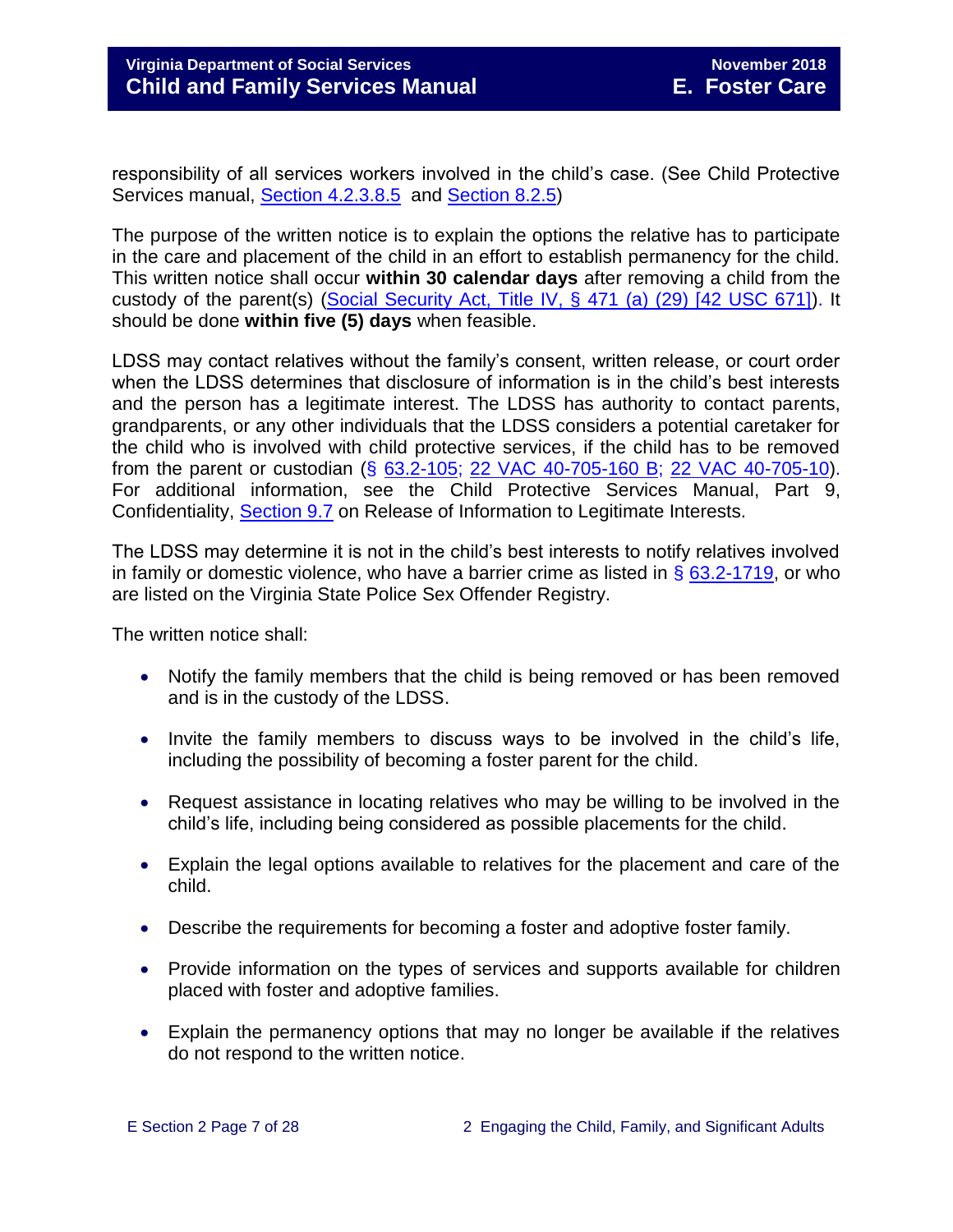• Provide contact information for LDSS staff responsible for responding to the relatives' interest in caring for the child.

The sample [Relative Notification Letter](http://www.dss.virginia.gov/files/division/dfs/fc/intro_page/forms/032-04-0074-00-eng.doc) should be used *for individuals who have been confirmed to be relatives*, as it contains all required language. *Through the agency's search efforts, there may be certain individuals who are suspected to be relatives of the child but have not yet been confirmed to be relatives. The agency is required to make efforts to locate all relatives of the child; however, it's also important that the agency protect the confidentiality of the family until the individuals are confirmed as relatives. The sample Possible Relative Notification* Letter *includes examples of language that should be used in those types of letters.* 

A copy of the written communication shall be kept in the child's case file. The date the written notice was sent and the date(s) any relatives responded shall be recorded in OASIS. The reasons for not notifying specific relative(s) shall be documented as well.

## <span id="page-7-0"></span>**2.4 Roles and resources families and other individuals can provide**

Family members and other individuals can provide important connections and support for the child at risk of or in a foster care placement. They can help the child in preventing foster care placement, during the foster care experience, in transitioning to permanency, and throughout adulthood. Strong connections with family members and significant adults provide the child with stability, long-term safety nets, and the necessary foundations for success in adulthood.

Relatives, siblings, friends and significant adults may assume diverse roles and provide different resources and supports for the child. Individuals not related by birth, marriage, or adoption to the child, but who have emotionally significant relationships with the child, may be willing to fulfill the functions of a family relationship for the child in foster care.

To the extent that it is age-appropriate, all children should be an active participant on the planning team. Youth age 14 and older shall be part of the planning team and shall be provided with the opportunity to choose up to two (2) members of the team who are neither a foster parent of nor a case/service worker of the youth [\(P.L. 113-183\)](https://www.congress.gov/113/plaws/publ183/PLAW-113publ183.pdf) and who he or she wants to involve with the team to help represent the youth's needs and provide support during the process. One of the individuals selected by the youth may serve, as necessary, as an advocate with respect to normalcy for the youth. The LDSS may only reject the member(s) selected by the youth if there if good cause to believe that the individual(s) would not act in the best interest of the youth and this must be documented.

The roles of individuals may include, but are not limited to:

- Providing information and leads on relatives and significant adults.
-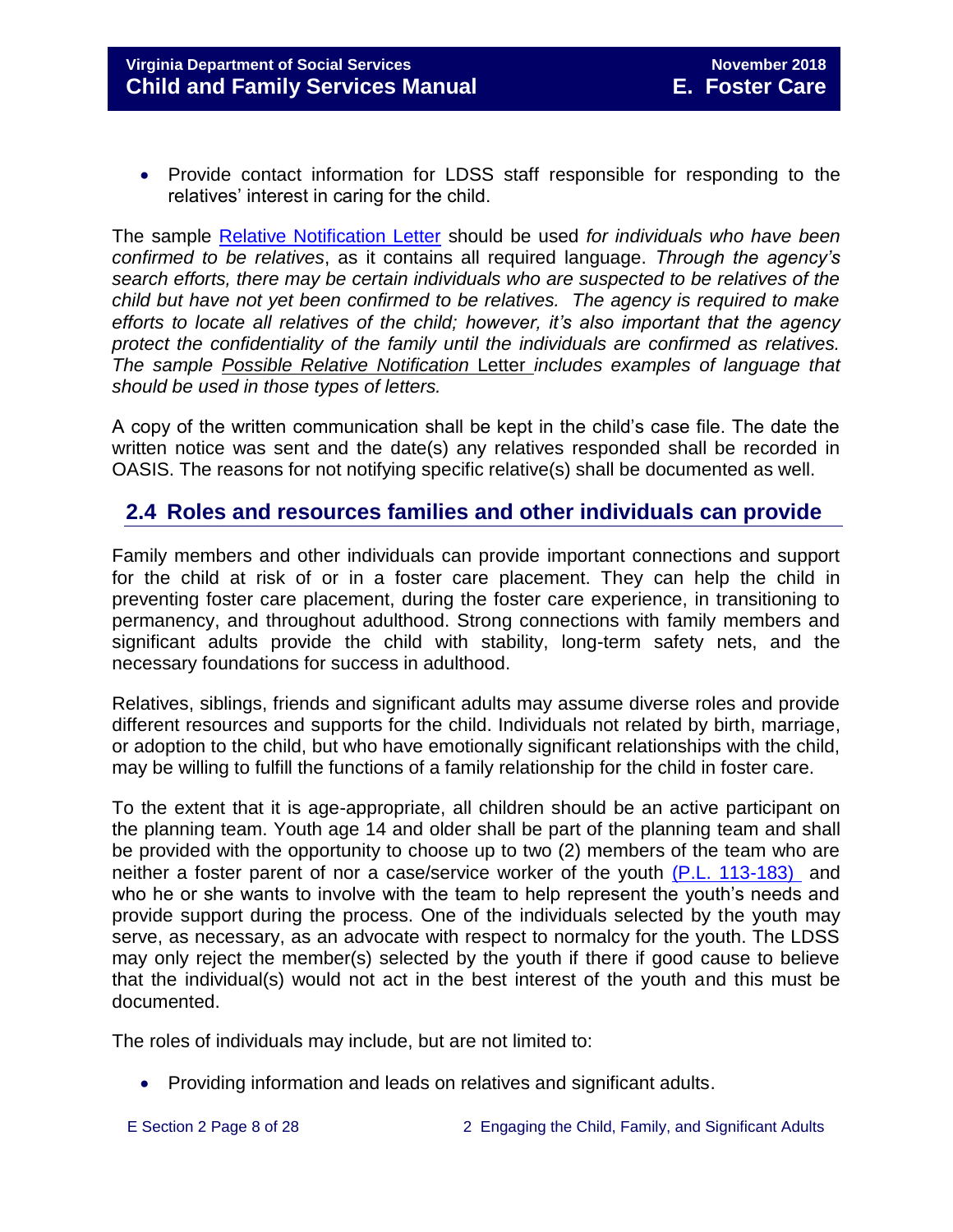- Helping identify potential relative caregivers.
- Serving as bridges to help make connections with other individuals.
- Providing knowledge of the families' cultural traditions and practices.
- Identifying strengths, supports, and resources of the child, youth, family, and community.
- Helping problem-solve in building on the child's, youth's and family's strengths in meeting the child's or youth's needs.
- Participating in school activities or inviting the child or youth to participate in family and social events.
- Connecting personally with the child on a regular and ongoing basis, such as visits, phone calls, email, texting, videoconferencing, and computer social networking.
- Providing emotional support or mentoring for the child or youth.
- Participating in FPMs.
- Helping to develop and implement a plan to meet the child's or youth's needs for safety, permanence, and well-being.
- Providing respite or temporary care for the caregivers, transportation, financial resources, or employment and housing options.
- Serving as placement resources.
- Providing a permanent family for the child or youth.
- Providing lifelong connections for the child or youth.
- Helping to prepare and transition youth over age 14 to adulthood successfully.
- Providing any needed post-permanency supports to help the child or youth be successful in the future.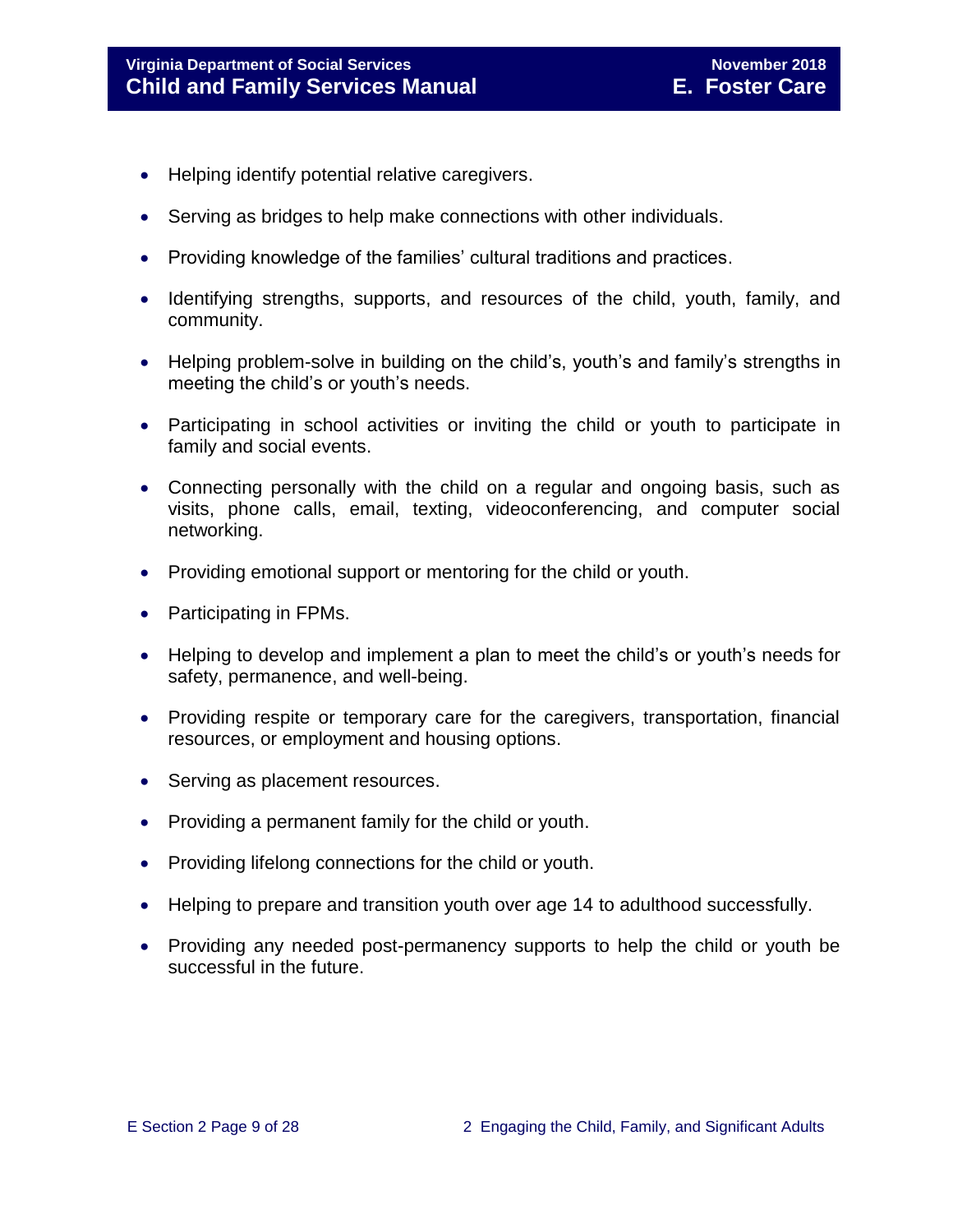## <span id="page-9-0"></span>**2.5 Searching for relatives and significant adults**

The LDSS shall diligently search for adult relatives and other individuals who have significant relationships with the child, including those adult relatives suggested by the child, birth parents or prior custodians [\(Social Security Act, Title IV, § 471 \(a\) \(29\) \[42](http://www.ssa.gov/OP_Home/ssact/title04/0471.htm)  [USC 671\]\)](http://www.ssa.gov/OP_Home/ssact/title04/0471.htm). The networks of the father and paternal family should be examined as thoroughly as those of the mother and maternal family, even if the father is currently absent from the child's life.

Within 30 days of a child whose father is unknown entering foster care, the LDSS shall request a search of the *Birth* Father Registry to determine if any man has registered as a putative father of that child [\(§63.2-900\).](http://law.lis.virginia.gov/vacode/63.2-900/) If a man has registered, the LDSS shall contact the man to begin the process to determine paternity. A search of the *Birth* Father Registry when the child enters foster care does not eliminate the requirement for a LDSS to request another search when filing for termination of parental rights if the goal of adoption has been selected [\(see Section 9.4\)](file://///Vaultcelerra.co.dss.state.va.us/Workgroup/Family_Services/DFS%20Child%20and%20Family%20Services%20Manual/E.%20Foster%20Care/Foster%20Care%20June%202017/section_9_achieving_permanency_goal_adoption%20draft.docx). For information about the Virginia *Birth* Father Registry process, see Child and Family Services Manual, Chapter F, Adoption, [section 8.](http://www.dss.virginia.gov/files/division/dfs/ap/intro_page/manuals/07-01-2014/section_8_putative_father_registry.pdf)

Searching for *both maternal and paternal* family and lifelong connections is an ongoing process throughout the child's involvement with the child welfare system. It should begin as soon as the child is at risk of being placed outside of the home and continue with a sense of urgency until the child has achieved permanency. These ongoing efforts shall be documented in OASIS *using the diligent search screen* and the paper case file. *Additionally, these efforts shall be documented in the foster care plans and court reviews submitted to the court for all foster care hearings throughout the life of the case.* 

The family search and engagement process involves exploring the extended networks of people who have been involved with the child over the course of the child's life. The service worker should reconstruct the child's relationships over time to identify as many family members and other individuals as possible who have been significant and positive for the child. Every reasonable lead should be pursued quickly. When family members indicate interest in connecting with the child, the service worker should engage these individuals to gather information, build relationships, and explore placement options for the child.

The process of finding family and lifelong connections should be guided by the desires and needs of the child, consistent with the child's developmental level. The child should be involved as soon as possible in the search process, taking into account the child's circumstances and best interests. The service worker should identify the most appropriate individual to work with the child on the search process.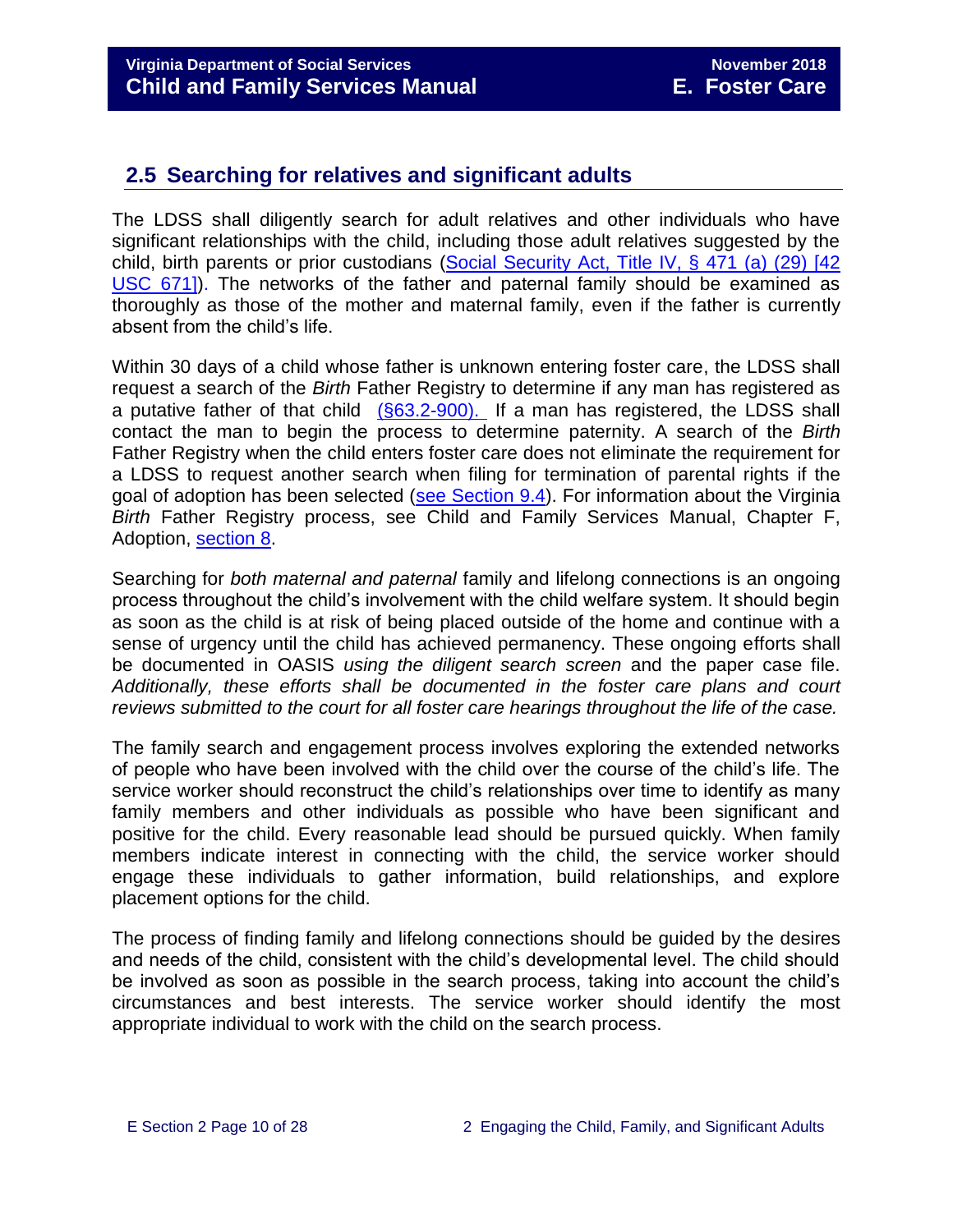#### <span id="page-10-0"></span>**2.5.1 Preparing for and engaging the child and family in the search**

The service worker should explain the search process to the child, the person working directly with the child, appropriate family members, and other involved individuals to:

- Prepare them for the process.
- Identify relatives and significant individuals.
- Explore the types of connections the child wants.
- Help the child express his desires about the outcomes of the relative search and set reasonable expectations as needed.

Conversations with the child and family about the search should be ongoing to identify additional relationships that they remember, to keep them informed, and to seek their input and desires throughout the process.

The following are some issues to consider when beginning a relative search:

- What are the roles, hierarchy, and authority of relatives in the raising of children, in both the presence and absence of parents?
- What is the family's hierarchy of responsible relatives (e.g., godparents, grandparents, siblings) in the temporary or permanent absence of parents?
- Does the family practice or reject formal or informal placement of relatives' children (e.g., adoption, guardianship)?
- How do gender and cultural traditions affect the family's decision-making structure, child-rearing practices, and selection of a family spokesperson?
- What has been/is the family's experience and attitude towards social service professionals and institutions?
- How have environmental conditions or changes affected the family's socioeconomic stability, child-rearing practices, and family members (e.g., unemployment, migration, housing, rural or urban settings, language)?

(Relatives Raising Children: An Overview of Kinship Care, Crumbley and Little, 1997)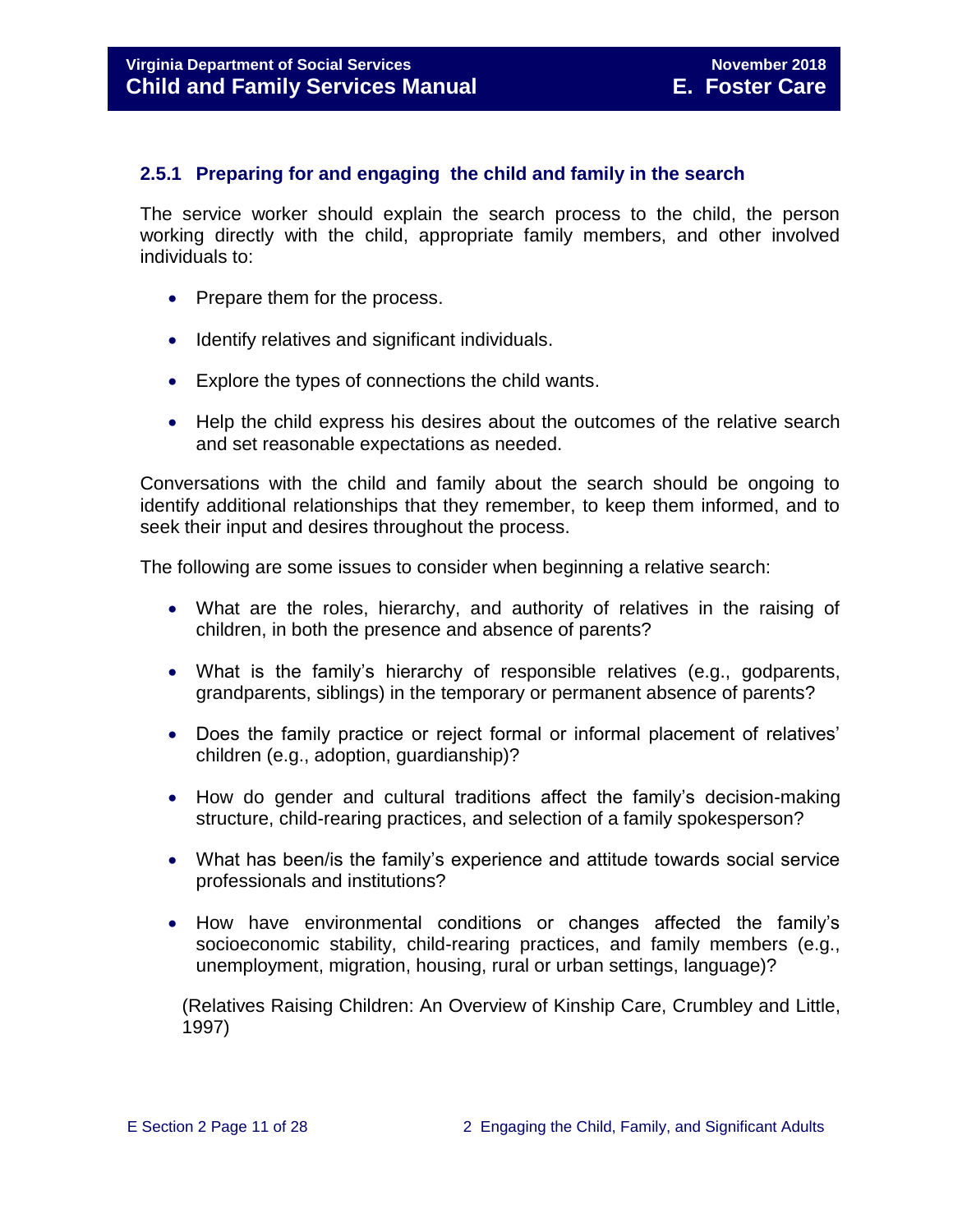#### <span id="page-11-0"></span>**2.5.2 Examining the child's and family's extended networks**

The service worker should use a variety of methods to identify as many individuals as possible in the extended networks of the child and family. The networks of the father and paternal family should be examined in addition to, and as thoroughly as, those of the mother and maternal family.

Search methods include, but are not limited to:

- Utilizing a person locator tool to locate family members and supportive adults. All agencies have free use of this search engine through the VDSS.
- Completing a genogram and/or ecomap with the youth and family to gain information about family members and significant people connected to the family [\(See section 5.8\)](file://///Vaultcelerra.co.dss.state.va.us/Workgroup/Family_Services/DFS%20Child%20and%20Family%20Services%20Manual/E.%20Foster%20Care/Foster%20Care%20June%202017/section_5_conducting_child_and_family_assessment.docx)
- Reviewing case records, including information gathered about the family search conducted during child protective service investigations and family assessments.
- Talking with the child, siblings, and previous and current caretakers.
- Talking with immediate and extended family members, including birth parents and absent parents; siblings, half-siblings, step-siblings, and adopted siblings; and maternal and paternal family members (e.g., adult siblings, grandparents, uncles, aunts, great aunts, and great uncles).
- Talking with adults who had emotional attachments or connections with the child, such as godparents, friends' parents, teachers, counselors, service workers, coaches, church members, and neighbors.
- Using meetings, personalized letters, handwritten notes, phone calls, and emails to engage adults.
- Following up on any leads through Internet search methods. (See Family [Engagement Toolkit\)](http://www.dss.virginia.gov/family/fe.cgi)

The service worker should pursue every reasonable lead and respond quickly when family members indicate interest in connecting with the child.

All information gathered about the child's relationships with family members and significant adults should be documented in OASIS and the paper case file for use throughout the child's involvement with the child welfare system.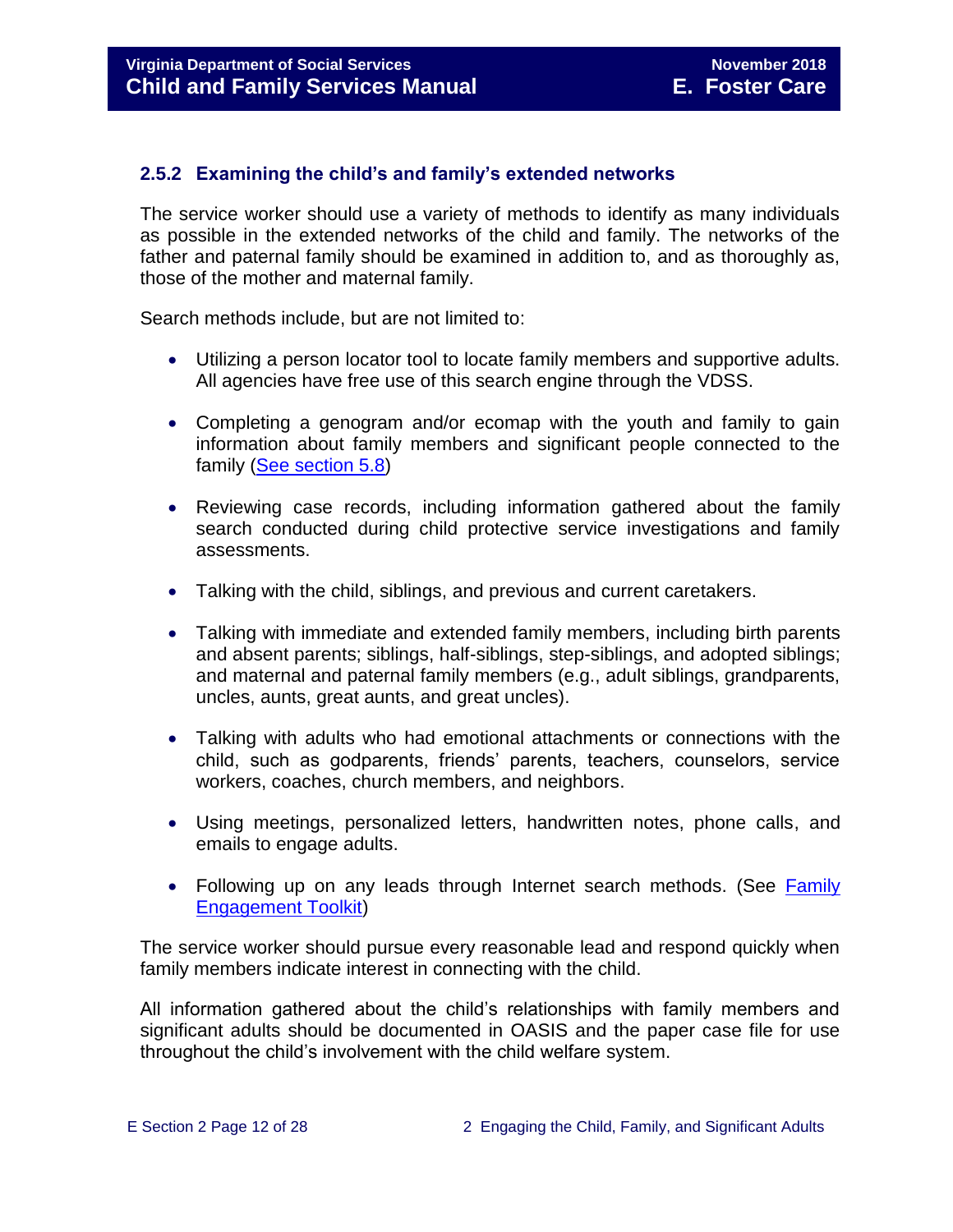## <span id="page-12-0"></span>**2.6 Engaging relatives and significant individuals in the child's life**

As the service worker identifies family members and significant individuals, the service worker should explore opportunities for reconnecting and re-engaging them in the child's life. See [Section](#page-7-0) 2.4 for possible roles, resources, and supports these individuals can provide the child.

The service worker should:

- Help the child determine whether and how relationships will be maintained with different individuals over time, consistent with the child's developmental level.
- Engage appropriate family members and significant individuals in the child's life, including the birth mother and birth father, consistent with the child's safety, best interests, and personal desires.
- Candidly discuss with the family members and significant individuals the specific strengths and needs of the child, as appropriate.
- Identify the specific roles and resources they can provide the child.
- Encourage them to connect and maintain involvement with the child as appropriate to the child's needs.

Relationships with family members and other adults should be reconsidered throughout the child's involvement with the child welfare system. The child's needs and desires, and the individual's circumstances, may change over time. Someone who initially was not able to assist the child may be a valuable resource at another time.

## <span id="page-12-1"></span>**2.7 Working with parents that are incarcerated**

By engaging the incarcerated parents early and regularly throughout the life of the child's involvement with the child welfare system, from arrest to release and re-entry to the community, the LDSS may improve permanency outcomes for children of incarcerated parents.

#### <span id="page-12-2"></span>**2.7.1 Locating incarcerated parents**

When a parent's whereabouts are unknown, the service worker should consider the possibility that the parent may be incarcerated. The service worker should make reasonable efforts to locate parents who may be or who are known to be incarcerated in city, state, and federal corrections facilities or detained by U.S. Immigration and Customs Enforcement (ICE).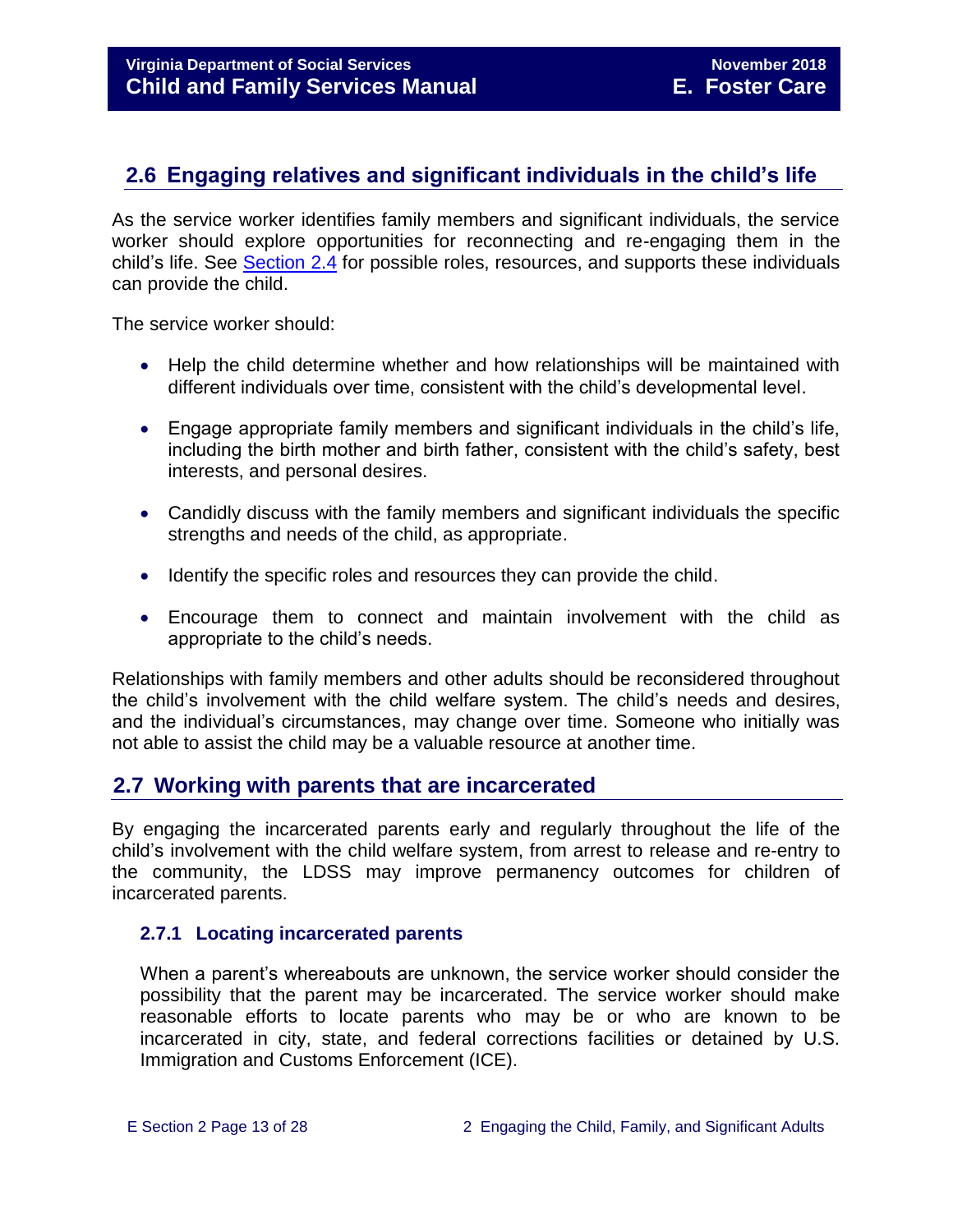#### <span id="page-13-0"></span>**2.7.2 Finding an inmate**

- County jail. The parent can usually be located by contacting the County Sheriff Department's administrative booking unit. Sometimes it may be faster to go to the jail in person. Inmates often use aliases when they are booked in county jail. Developing a working relationship with the Sheriff Department's staff who are acquainted with repeat offenders and their aliases may assist the service worker in this type of search.
- State prison. If a parent has been sentenced to a state prison, the service worker may utilize the [Virginia Department of Corrections, Offender Locator](http://vadoc.virginia.gov/offenders/locator/index.aspx) service to help locate an inmate. If an inmate was recently admitted or transferred, the information may not be available for several days.
- Federal prison. If a parent has been sentenced to a federal prison, the service worker may use the [Find an inmate](http://www.bop.gov/inmateloc/) locator tool on the Federal Bureau of Prison website. The parent's first and last name is needed.
- U.S. Immigration and Customs Enforcement (ICE). If a parent has been detained, the service worker may use the on line [ICE Detainee Locater](https://locator.ice.gov/odls/homePage.do)  [System.](https://locator.ice.gov/odls/homePage.do) This system will be able to locate a parent that has been detained by ICE in the last 60 days.
	- o Detainees are not able to receive calls, but letters may be sent, utilizing name and alien registration number.
	- o According to the Vienna Convention on Consular Relations, law enforcement agencies are required to notify all arrestees of their rights to contact their respective consulate. The federal government provides a list of <u>foreign embassies</u> with contact information. If the child is a U.S. citizen, the consulate may be able to advocate on behalf of the detained immigrant parent since children are often able to obtain dual citizenship.

An important reason to locate incarcerated parents is their right to receive notice that the child is in foster care. Failure to provide proper notice to incarcerated parents may result in denial of the parents' fundamental rights but also may result in court continuances and delay in helping children to achieve permanency in a timely manner.

#### <span id="page-13-1"></span>**2.7.3 Communicating with incarcerated parents**

A parent's ability to communicate is extremely restricted once he or she is incarcerated. They cannot easily access a phone or may not receive documents and notifications about their case plan and court hearings in a timely manner.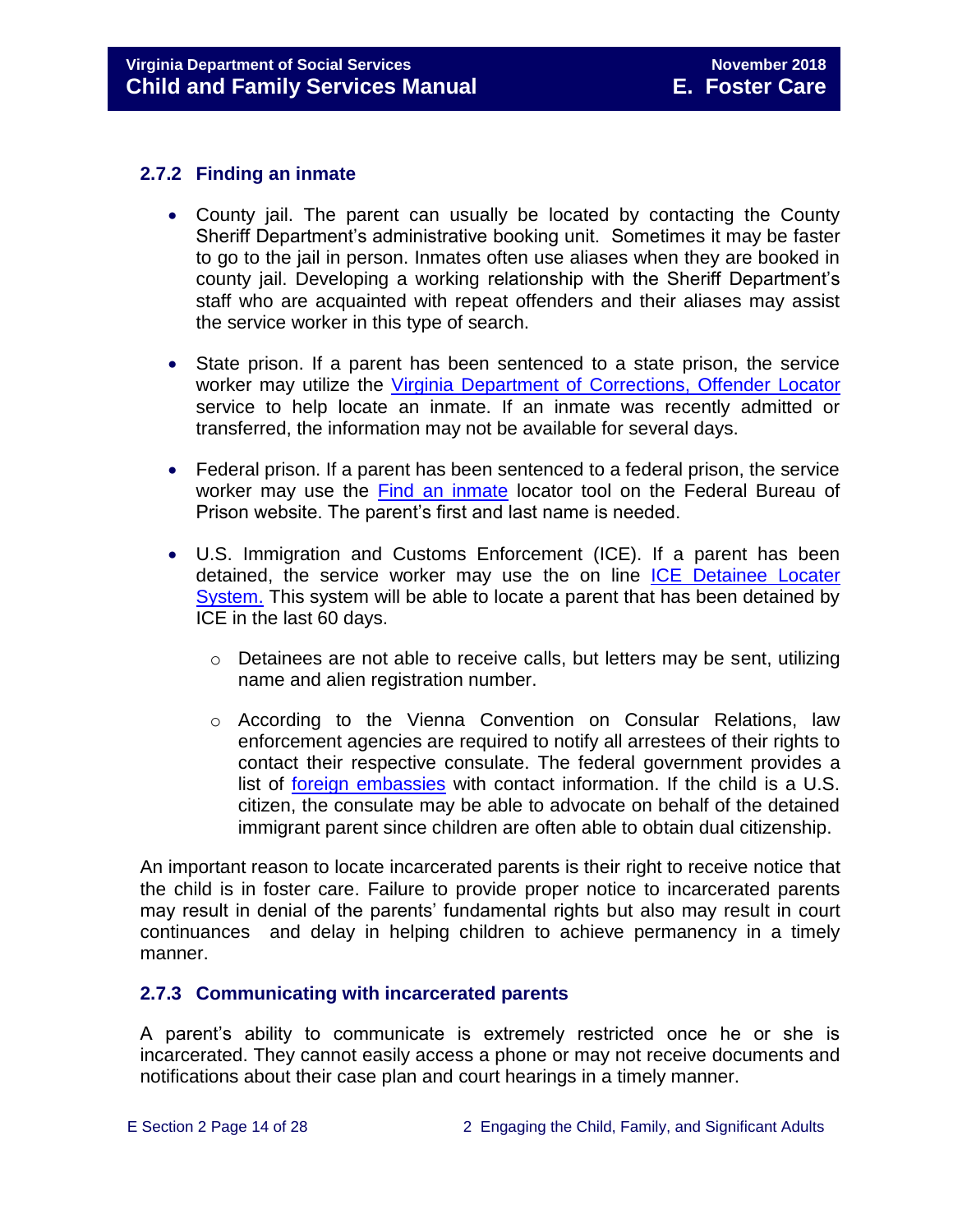Connecting with program staff in the corrections facility may help the service worker in identifying the best contact methods for the incarcerated parent. It may be possible for the incarcerated parent to participate in team meetings and FPMs via telephone.

Unless the court has issued a ruling that releases the agency from having to make reasonable efforts to reunite the child with his birth parent, service workers are obligated to approach all cases involving incarcerated parents with the same urgency and respect as any other foster care case.

#### <span id="page-14-0"></span>**2.7.4 Identifying services for incarcerated parents**

Though service referrals and the parent's ability to access helpful programs are severely limited while incarcerated, the service worker shall still discuss the service plan with the parent, advise him to participate in any available programs and plan for additional community services upon release.

The program staff at the corrections facility can help determine what services the inmate is already receiving and what is available.

Many correction facilities include services such as but not limited to:

- Parenting programs.
- General Educational Development (GED) and educational opportunities.
- Anger management.
- Drug and alcohol programs.
- Domestic violence programs.
- Counseling/mental health services.

As parents near their release, child welfare agencies should also be sure to discuss the service plan with them and the remaining steps to achieve reunification if this continues to be the permanent plan for the child. If not, discuss with the parent appropriate ways to develop the plan for permanency for their child.

#### <span id="page-14-1"></span>**2.7.5 Visitation with incarcerated parents**

Children have the right to regular contact with their incarcerated parents and incarcerated parents have the right to continue to parent their children. Unless the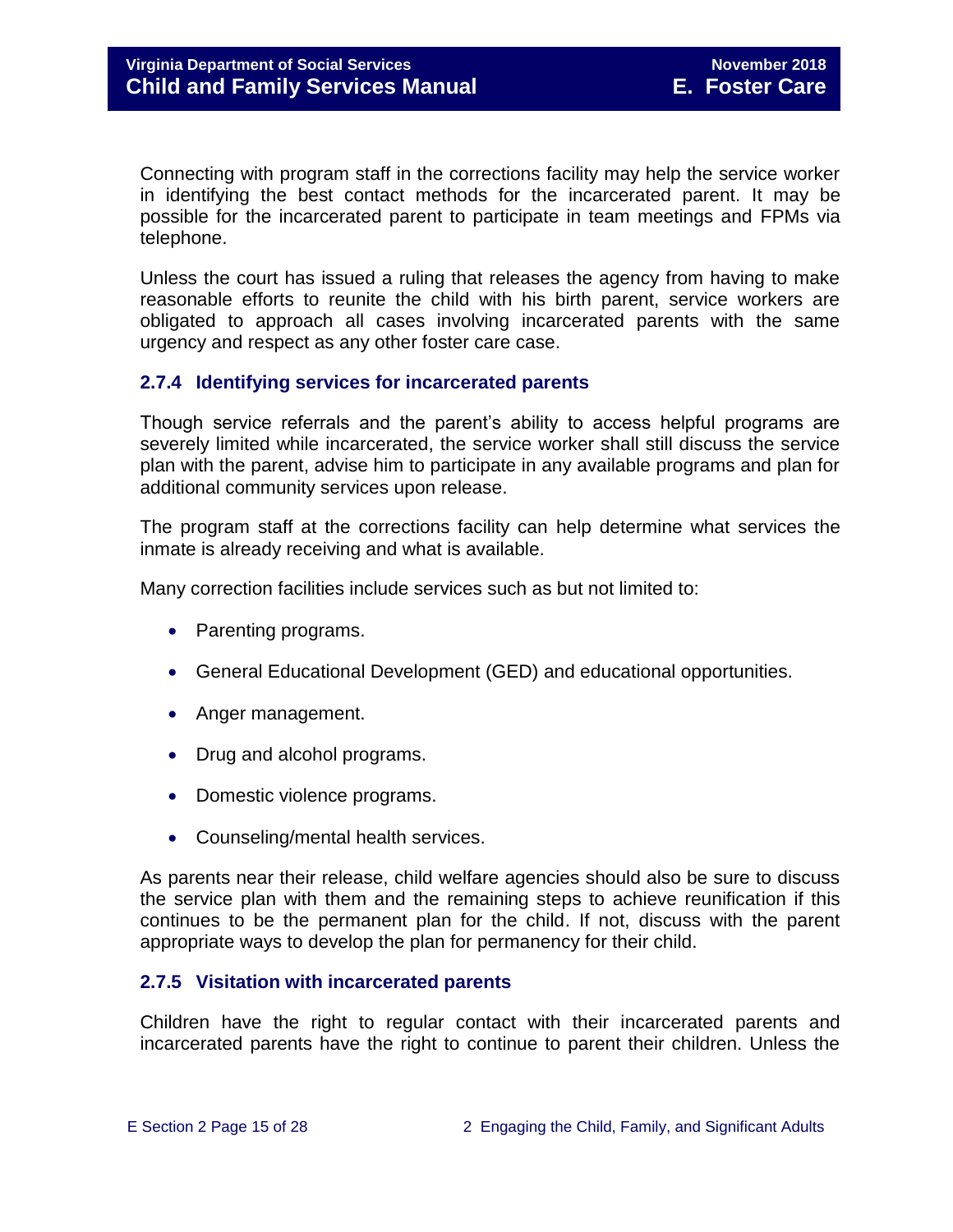court has determined that visiting the parent will put the child in danger, children and incarcerated parents have the right to regular, ongoing visits.

It is important for the service worker to understand the rules of each correctional facility. Developing a working relationship with the program staff at the facility provides for better coordination for visits and the provision of information to the incarcerated parent. This knowledge will also assist the service worker in determining if visitation is safe and appropriate for the child or youth.

Because each jail and prison has different visiting rules, it is recommended that the service worker call the facility prior to a visit (including the day of the visit) to determine that the inmate does not have restrictions on visits. If the incarcerated parent is located in Virginia, visitation policies may be found on the [Virginia](http://vadoc.virginia.gov/offenders/visitation/default.shtm)  [Department of Corrections](http://vadoc.virginia.gov/offenders/visitation/default.shtm) website.

#### <span id="page-15-0"></span>**2.7.6 Additional resources for working with incarcerated parents**

- [Virginia Department of Corrections.](http://www.vadoc.virginia.gov/) Most communities have a re-entry council or services that service workers may find by utilizing information on this website.
- [National Re-entry Resource Center](https://csgjusticecenter.org/nrrc/publications/about-the-national-reentry-resource-center/) for additional resources on working with incarcerated parents and their families.
- [Annie E. Casey Foundation.](http://www.aecf.org/) This website provides numerous resources available for free download under its "children of incarcerated parents" publication search.

#### <span id="page-15-1"></span>**2.7.7 Documenting involvement of parent who is incarcerated**

The service worker shall document in OASIS and in the foster care paper case record all efforts to involve the parent who is incarcerated, including but not limited to:

- All efforts made to locate and engage the parent who is incarcerated (see [Section 2.6](http://www.dss.virginia.gov/family/fc/index.cgi#manuals) on engaging relatives in the child's life).
- All efforts made to establish ongoing communication and visitation with the child, as appropriate.
- Child's visits with the parent.
- Ways the parent is involved in service planning.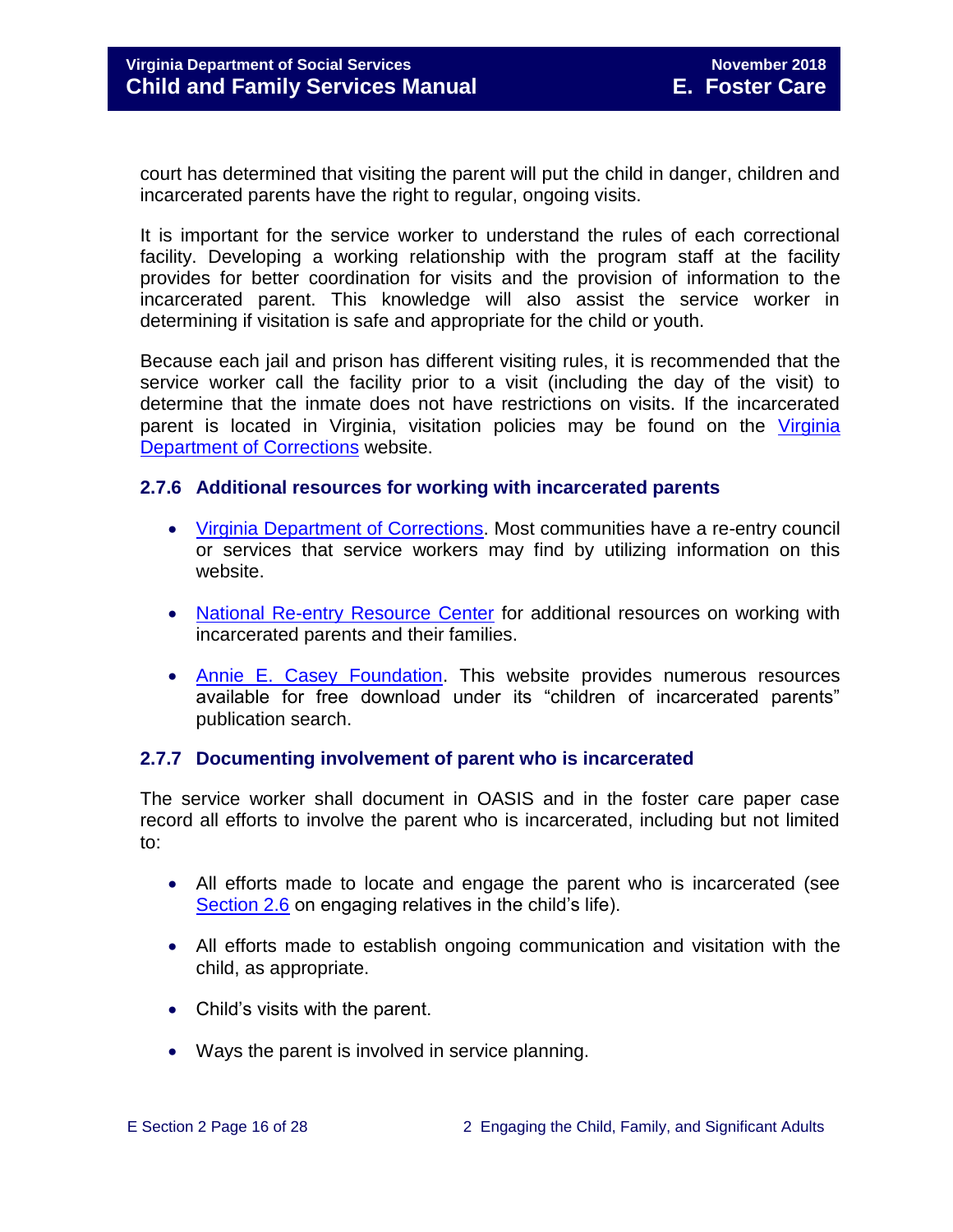## <span id="page-16-0"></span>**2.8 Using teaming in child welfare practice**

In Virginia, several models of teaming are used to engage children, youth, and their families as partners in shared decision-making in child welfare. For example:

- FPMs are used at specific decision points and are facilitated.
- Family Assessment and Planning Teams (FAPTs) are used with the Children's Services Act (CSA) process.
- Teams jointly determine whether the child's best interest is to remain in the same school when the child's placement changes.
- Youth teams work collaboratively with older youth as they prepare for adulthood and establish permanent lifelong connections with significant adults.
- Child and family team meetings (CFTM) are used to provide continuity in communication and goal setting with team members over time, adding key partners as needed.

These teams often share a common set of values and goals, including:

- Achieving safety, permanency, and well-being for the child.
- Engaging the family and its natural, informal, and community supports.
- Building upon the strengths of the child and family.
- Identifying the needs of the child and family.
- Sharing decision-making.
- Developing the service plan, ensuring appropriate services and supports are provided, and assessing progress and making adjustments over time.

One team should be utilized to meet multiple purposes when feasible, as long as the activities of the team are consistent with law and guidance.

#### <span id="page-16-1"></span>**2.8.1 Benefits of teaming**

Families, staff, and other team members have the opportunity to work together in planning, coordinating, and decision making. Research supports that child, youth, and family interventions are more effective when the family provides their input as to what decisions are made. When a child or youth and family share ownership in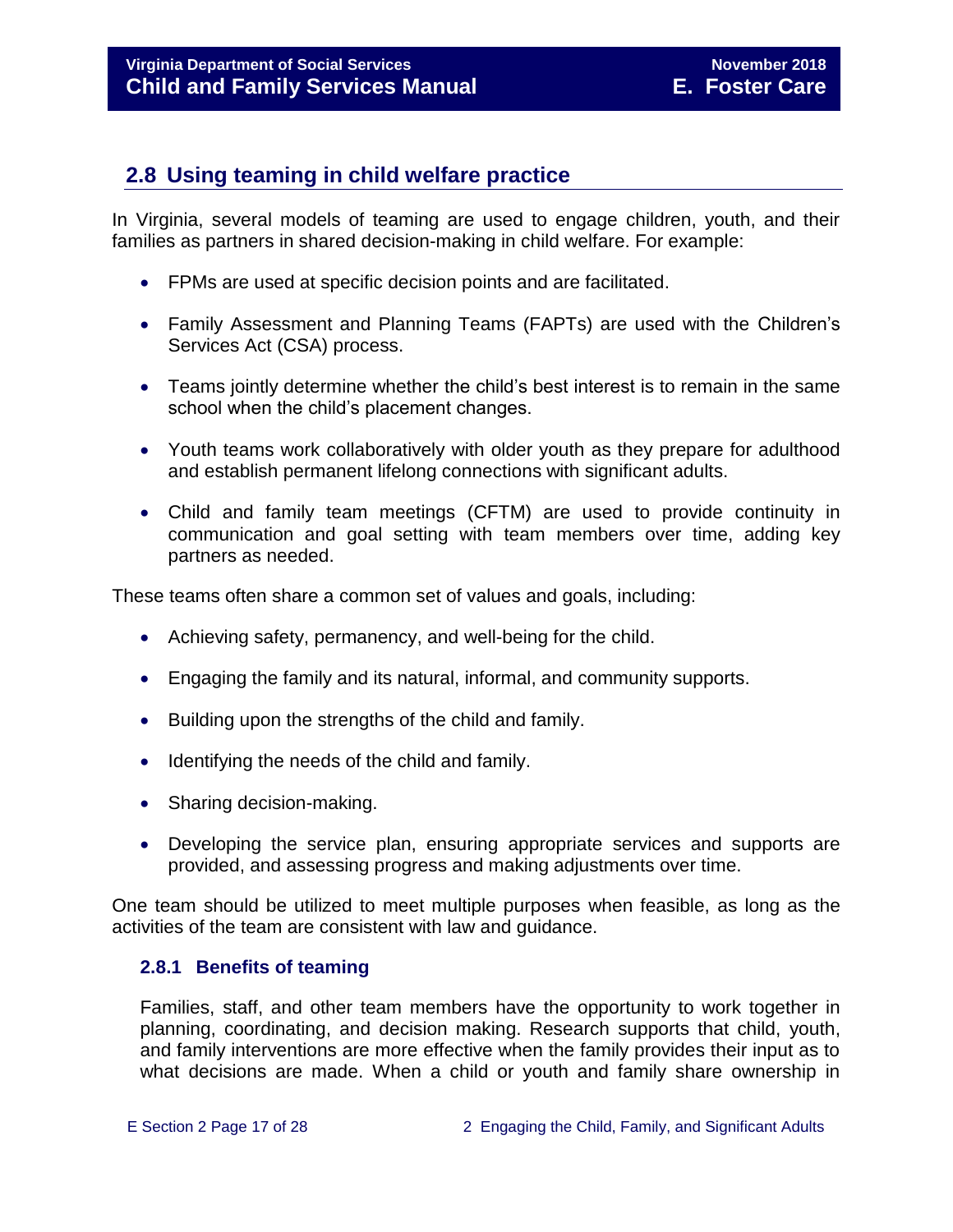identifying their unmet needs as well as the interventions that may address these needs their commitment to change is evident. Team members then begin to take responsibility for contributing to the family's outcomes and team members exhibit more effective and functional cooperation as the team works toward addressing safety, permanence, and well-being for the child or youth.

#### <span id="page-17-0"></span>**2.8.2 Values and key principles of effective teaming**

The core value of teaming is that the entire team shares the responsibility to strengthen the family and help support children and youth to reach their fullest potential. Families are the core members of the team.

The team should develop a unified vision of what would need to happen for the child to leave foster care. With this concept in mind, the team assesses, prepares for, and implements a plan for the child to safely leave foster care when risk is reduced and the safety and well-being of the child is secure in the family.

Some key principles of effective teaming:

- A group of committed persons, both formal and informal supports, come together to form a working team to collaborate with the child and family. Team members have sufficient knowledge, skills, cultural awareness, authority to act, flexibility to respond to specific needs, and the time necessary to work effectively with the child and family.
- The language, culture, family beliefs, traditions, and customs of the child and family are identified, valued, and addressed in culturally appropriate ways via special accommodations in the engagement, assessment, planning, and service delivery processes.
- The child, parents, family members, and caretakers are active, ongoing participants with the team. They each have a significant role, voice, and influence in shaping decisions made about child and family strengths and needs, goals, supports, and services.
- Everyone on the team has a voice in expressing their perspective on child and family strengths, needs, supports, and services.
- Conflicts are discussed and resolved by focusing on the specific needs of the child and family.
- The child, family, and team collaborate to develop meaningful service plans that address the child's and family's needs and enhance their strengths.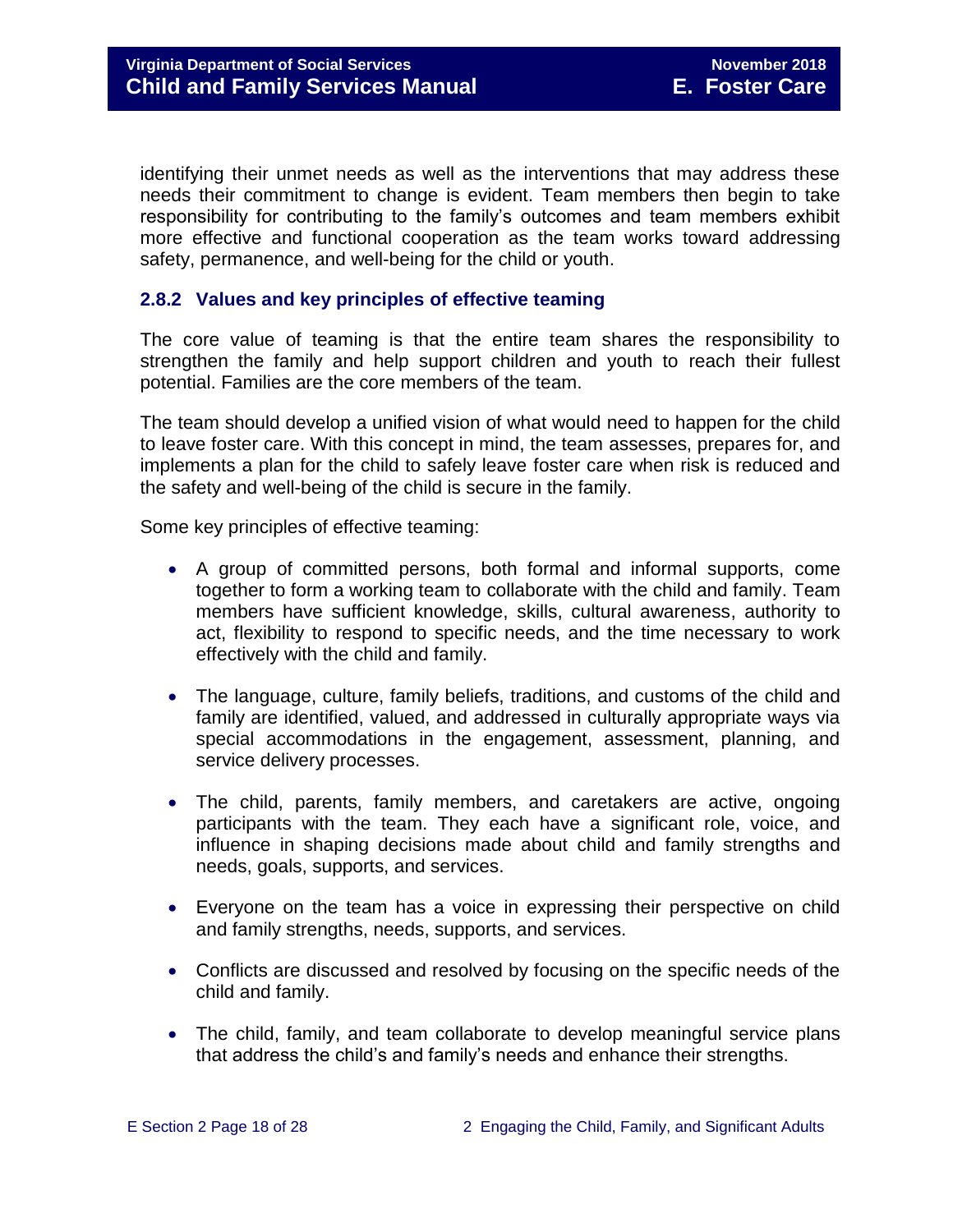• The team monitors the status, progress, and effectiveness of interventions, making adjustments to the service plan when needed.

The teaming process and its membership evolve over time as the needs of the child/youth and family change.

## <span id="page-18-0"></span>**2.9 Using Family Partnership Meetings (FPM)**

A FPM is a team approach for partnering with family members and other partners in decision making throughout the family's involvement with the child welfare system. The team is facilitated by a trained individual who is not the supervisor or service worker for the child or family. It builds upon the strengths of the child, family, and community to ensure safety, a permanent family, and lifelong connections for the child.

Holding the FPM prior to the foster care plan/review being written allows the entire team to provide input and gives all team members the opportunity to discuss any concerns/needs so the team is fully aware of what information will be shared with the court. A FPM should be held prior to the dispositional hearing to develop the service plan with the family and establish the foster care goal and concurrent goal. In the event a FPM was held immediately prior to the removal or within five (5) days of the removal, a Child and Family Team Meeting (CFTM) may substitute for the FPM to develop the initial foster care plan. A FPM should also be held prior to all review and permanency planning hearings to determine the appropriateness of the goal (the outcome of the meeting may or may not be a change of goal) and to determine if there are changes needed in the services provided.

See section 2.10 for more information on CFTMs.

For complete guidance on FPMs, see the [Family Engagement](http://www.dss.virginia.gov/family/fe.cgi) section on VDSS' website.

#### <span id="page-18-1"></span>**2.9.1 Addressing five critical decision points**

A FPM is required to be held for every family involved with the child welfare agency at five (5) critical decision points. The purpose of the meeting should be to address these decision points:

- Once a CPS investigation or family assessment has been completed and the family is identified as "very high" or "high" risk and the child is at risk of out-ofhome placement.
- Prior to removing a child, whether emergency or planned.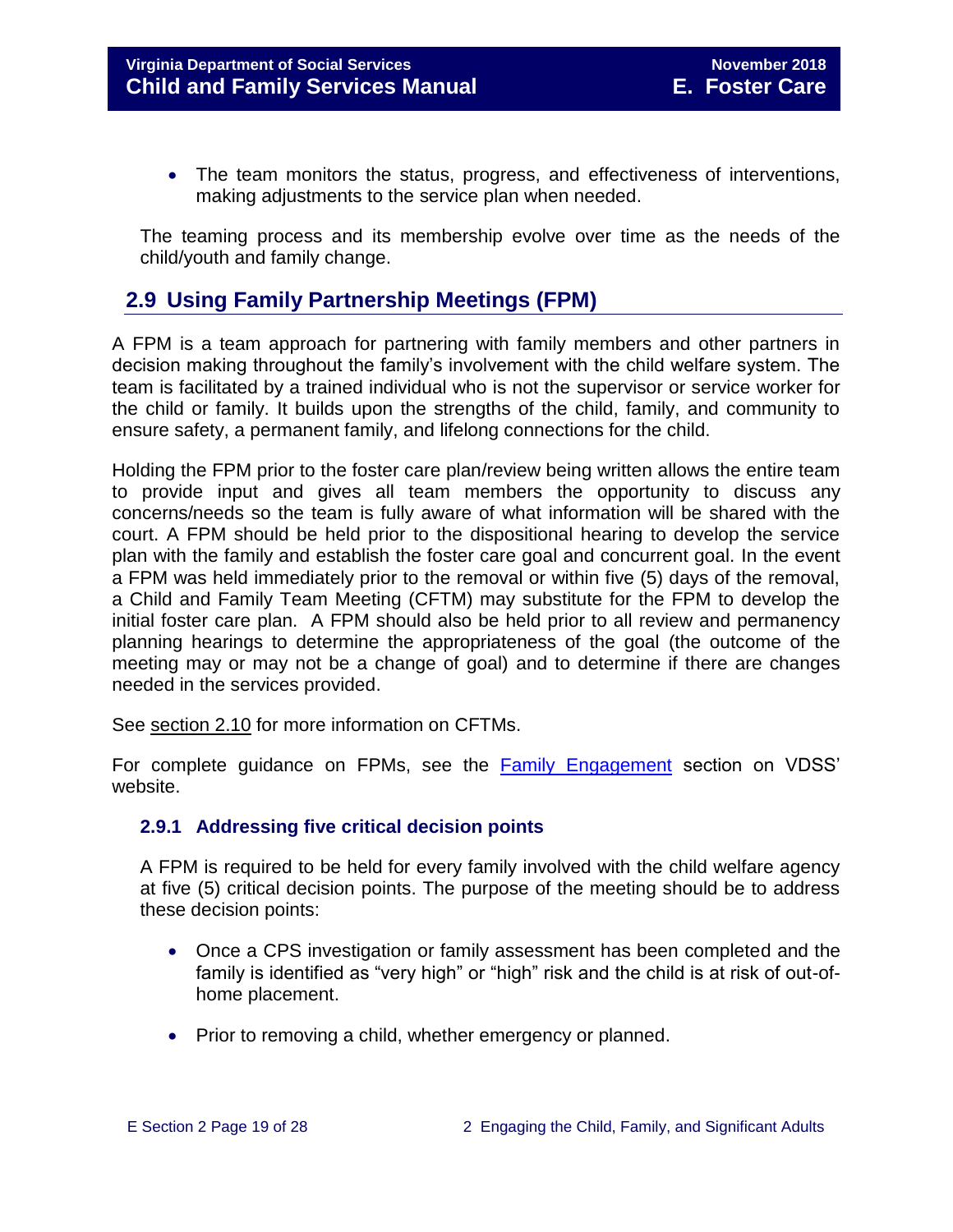- Prior to any change of placement for a child already in care, including a disruption in an adoptive placement.
- Prior to the development of a foster care plan for the foster care review hearing and permanency planning hearing. The purpose is to discuss permanency options and concurrent planning, as well as the foster care goal.
- When a meeting is requested by the parent (birth, foster, adoptive, or legal guardian), child, or service worker to address one of the four decision points above.

#### <span id="page-19-0"></span>**2.9.2 Participants in Family Partnership Meetings**

The FPM should include birth parents, youth, other significant parties identified by the birth parents and/or youth, and neighborhood-based community representatives.

Each FPM convened at the critical decision points after a child's removal should include all the team members invited to previous meetings and should include the foster and/or adoptive parents of the child so that the birth parents and current caregivers can begin to build and/or strengthen relationships to ensure that the child achieves timely permanency.

Participants and their respective roles in the FPM are described below:

- **Facilitator**. This individual is trained to lead the group through a solutionfocused process. The FPM is facilitated by a trained individual who is not the service worker for the child or family or the supervisor of the case. The facilitator is responsible for keeping the group focused and moving through the decision-making process, allowing family members to actively participate. The facilitator ensures the voices of parents and youth are heard. The facilitator communicates with the service worker who is working with the child or family to identify any potential emotional or physical safety concerns that may impact the quality of the meeting. When the child is present, the facilitator remains aware of his or her well‐being, promotes a safe and protective environment, and translates for the child, when needed. At the end of the meeting, the facilitator provides a summary report to participants outlining decisions, action steps, and any follow‐up needed.
- **Birth parents**. The birth parents are recognized as the experts on their family's needs and strengths. Their presence and involvement is integral to the meeting. While the FPM may proceed without the birth parent as long as other family members are present, there should be careful thought and consideration given to determining whether to have the meeting without the birth parents in attendance. In particular, the agency should decide whether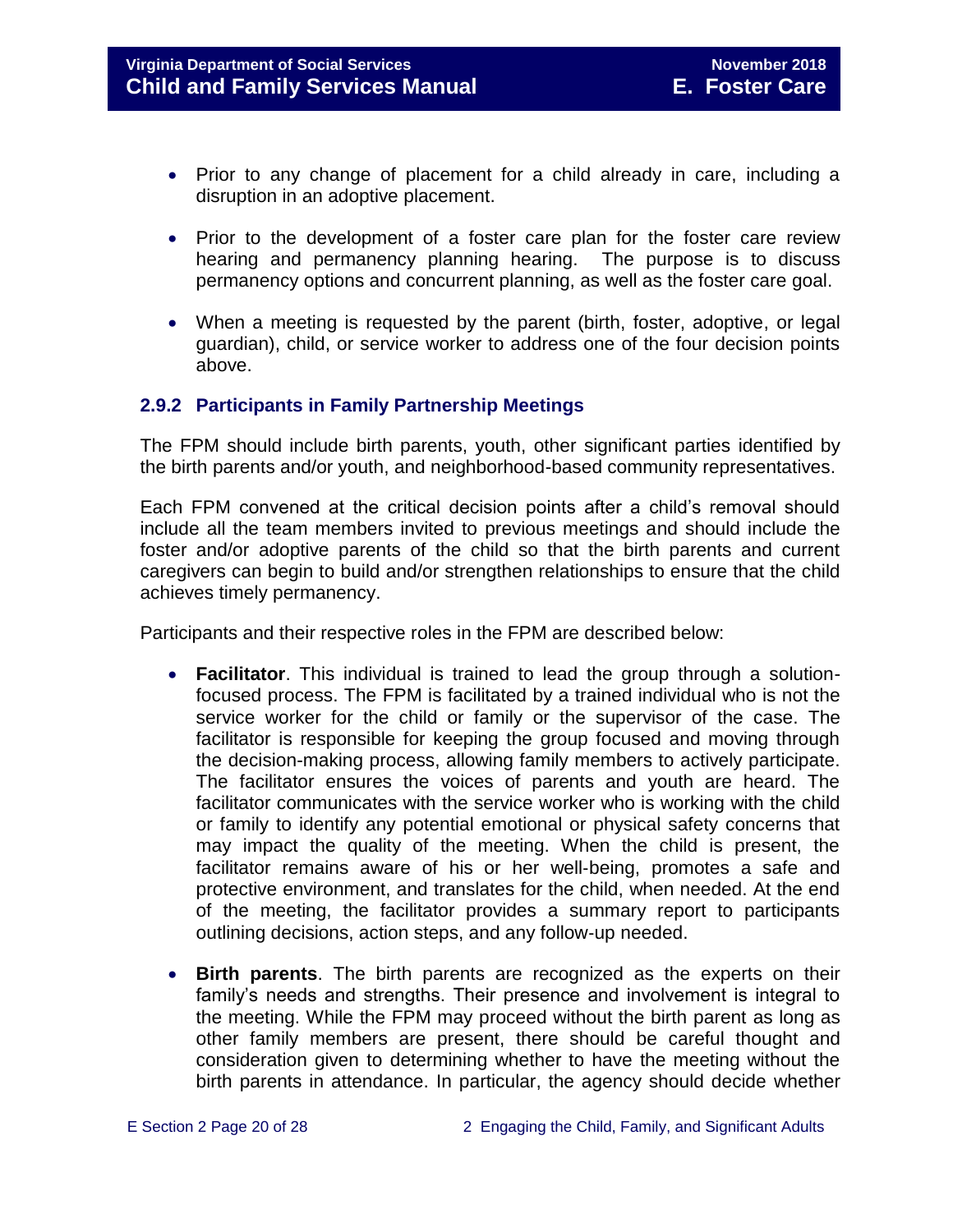the participation of other family members only will lead to effective decisions, or if the meeting should be rescheduled in order to try again to include parents.

- **Service worker connected to the family**. The service worker first talks with his or her supervisor to determine whether a FPM is needed for the child or family. The service worker is responsible for making the referral for the FPM. The worker relays all relevant information to the facilitator that includes the purpose of the meeting and any potential physical or emotional safety concerns that may impact the meeting, and ensures both the maternal and paternal family and all individuals that are involved with the family are invited to the meeting. The service worker is prepared to provide information to participants about the meeting purpose and provide any information and previous services received by the family. The service worker is responsible for making a decision if absence of consensus or if safety concerns are evident. The worker assesses any safety issues that may potentially come up and communicates those issues to the facilitator. If it is determined that an individual cannot participate due to safety reasons, the worker talks with the facilitator to determine strategies for participation (i.e., conference call, separate meeting.) The service worker prepares the family for the meeting by explaining the FPM process. The service worker also talks with the family to determine whether child care arrangements have been made for the family during the FPM.
- **Child(ren)/Youth**. In deciding whether or not a child should participate, the service worker considers the child's developmental and chronological age and the parents' suggestions and concerns, and consults with others that have a working knowledge of the child's capacity, such as a therapist or counselor. It is recommended that youth 9 and older, unless otherwise determined, participate in FPMs. This does not preclude involving youth below age 9 if the service worker believes they have the capacity to participate. While all youth are consulted about meeting participants, some youth may not identify whom they would like to attend.
- **Extended family and non**‐**relative supports**. Both maternal and paternal relatives as well as non‐relative supports are invited by youth, parents, and/ or the service worker as supports, to assist, and/ or to be a resource. Their participation is always supported and encouraged. Extended family members are also asked about other individuals involved with the family who may be a potential support.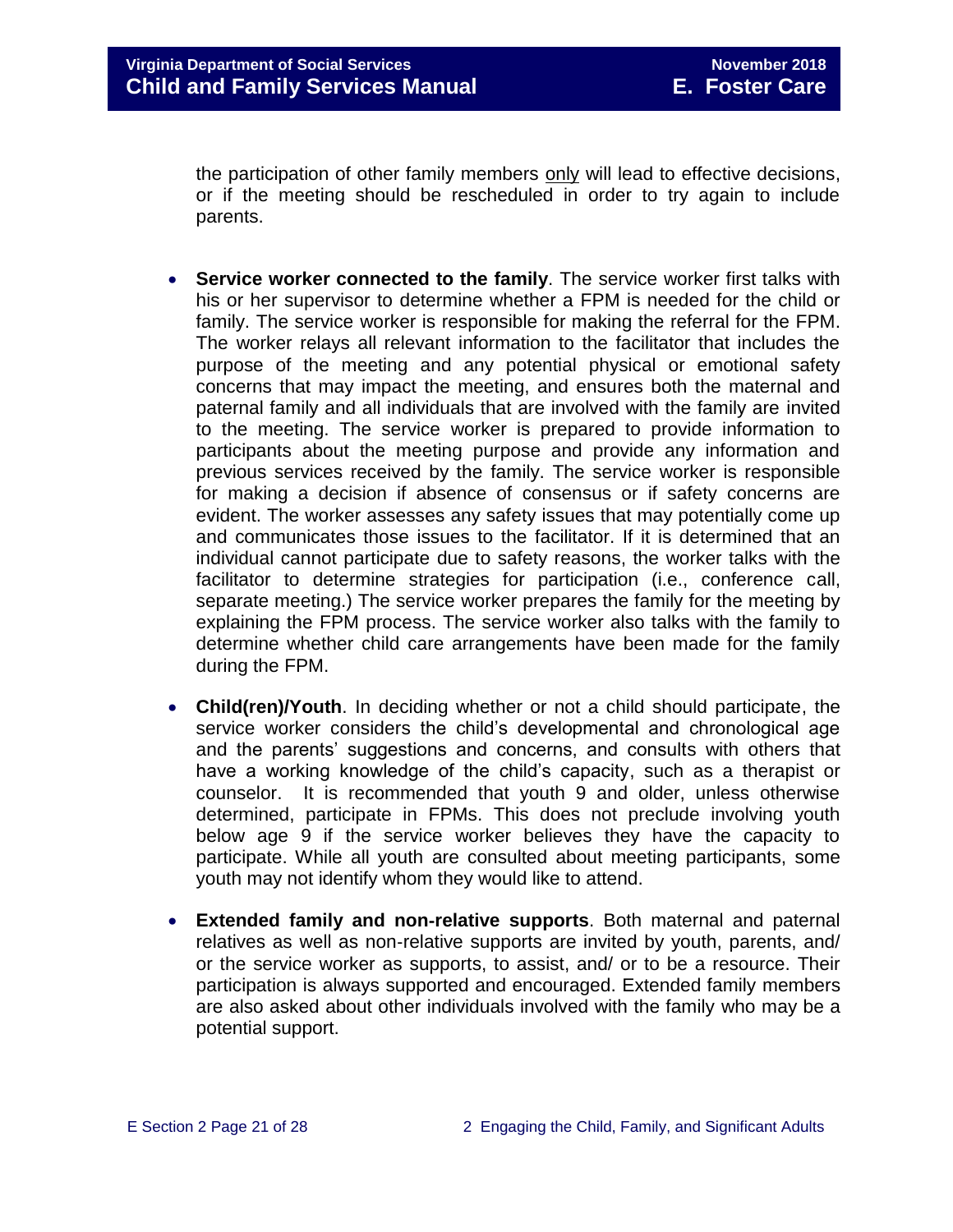- **Members chosen by the youth**. For youth 14 years of age and older, they shall be given the opportunity to choose up to two (2) members of the team that are not their service worker or their foster parent. The agency may reject the individual chosen by the youth only if the agency has reason to believe that the individual will not act in the best interest of the youth.
- **Current caregivers (kin, foster)**. These individuals are also seen as key team members who assist in providing information regarding the child's adjustment, progress, and needs, and assist with developing ideas and reaching a decision.
- **Supervisor**. The supervisor of the service worker connected to the family is responsible for being knowledgeable of the case. The supervisor utilizes the meeting as an opportunity to assess the strengths of their worker and identify areas in need of improvement. The supervisor serves as the expert about the process for accessing various services within their locality and ensures that all agency "non-negotiables" (issues that must be addressed by law, policy, or court orders) are addressed.
- **Community partners**. These individuals are defined by their identity as a member of the family's community whether based on neighborhood, ethnicity, religion, school, or other connection. They are invited by the agency and/or the birth parents, based on existing partnership to provide support, resource expertise, and an external perspective to decision making. Their presence in the meeting is agreed to by parents.
- **Service providers**. These are persons currently or previously involved with the family who come to the meeting prepared to discuss current or previous services provided to the child and/or family and any current or future recommended service needs.
- **Guardian ad litem (GAL) and CASA volunteers**. These court‐appointed representatives responsible for representing the child's best interest are invited to the FPM. These individuals often have useful information that can help inform the family engagement process. GALs can also give guidance and set parameters around legal issues that may be discussed during the meeting.
- **Other public agency staff**. This group may include home finding, independent living, family preservation staff, adoption staff, adult services staff, benefits workers, or others available to provide expertise/information depending on the purpose of the meeting and the type of FPM.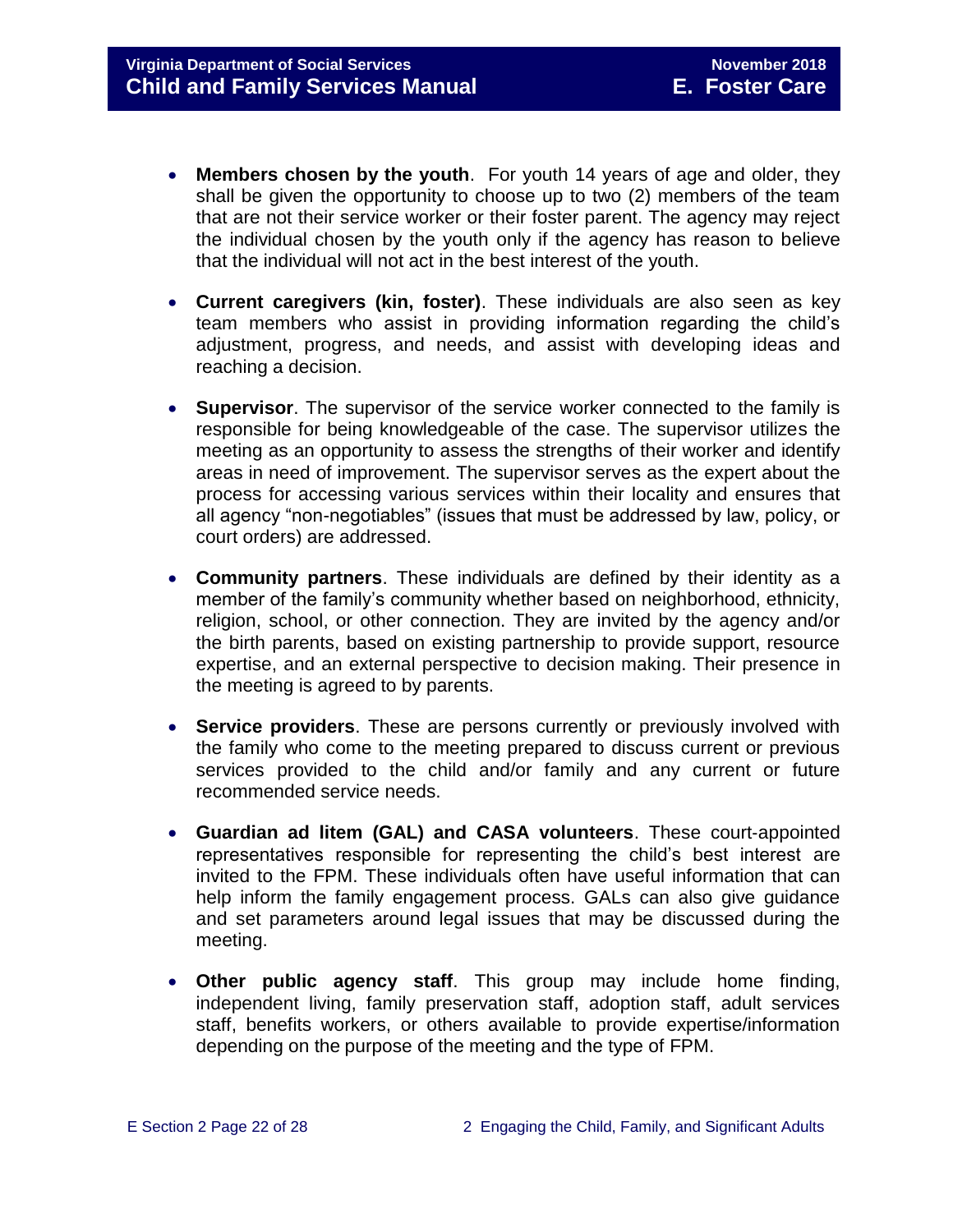#### <span id="page-22-0"></span>**2.9.3 Scheduling Family Partnership Meetings**

The service worker and supervisor should discuss the convening and timing of an FPM. Requested meetings should be scheduled **within two (2) weeks** of the request, or as quickly as possible if safety issues are present. In scheduling these meetings, consideration should be given to the work schedules of parents and other relatives, transportation issues, availability of an interpreter when the parents' primary language is not English, need for child care, and any other barriers that might prevent parents and relatives from participating.

#### <span id="page-22-1"></span>**2.9.4 Paying for Family Partnership Meetings**

Local Community Policy and Management Team (CPMT) policies may allow the use of State Pool funds to purchase services necessary to support a structured FPM e.g., trained facilitation.

#### <span id="page-22-2"></span>**2.9.5 Documenting the Family Partnership Meeting**

All FPMs shall be documented in OASIS, including participants, location, and recommendations. This information is ultimately linked to data on child and family outcomes in order to ensure continuing self-evaluation of the FPM process and its effectiveness. See guidance on Documenting Family [Partnership Meetings.](http://spark.dss.virginia.gov/divisions/dfs/reporting/files/intro_page/data_integrity_oasis/guidance_procedures/family_partnership.pdf)

## <span id="page-22-3"></span>**2.10 Using Child and Family Team Meetings**

FPMs are only one means to engage the family in decision making. They generally occur infrequently over the course of a case and, therefore, are not sufficient in and of themselves to ensure partnership with family. Additional strategies are needed. VDSS encourages the use of a regular CFTM as a continuation of the work of FPMs. These meetings include the youth, parents, extended family and all service providers. They provide a mechanism by which regular review of services and progress is shared among all the individuals involved in the case and where the family's needs and preferences routinely inform decision making.

In the matrix below, the FPM and CFTMs are compared and contrasted. The opportunities for family engagement, incorporation of voice and choice and teaming are addressed in both, but differences are also highlighted.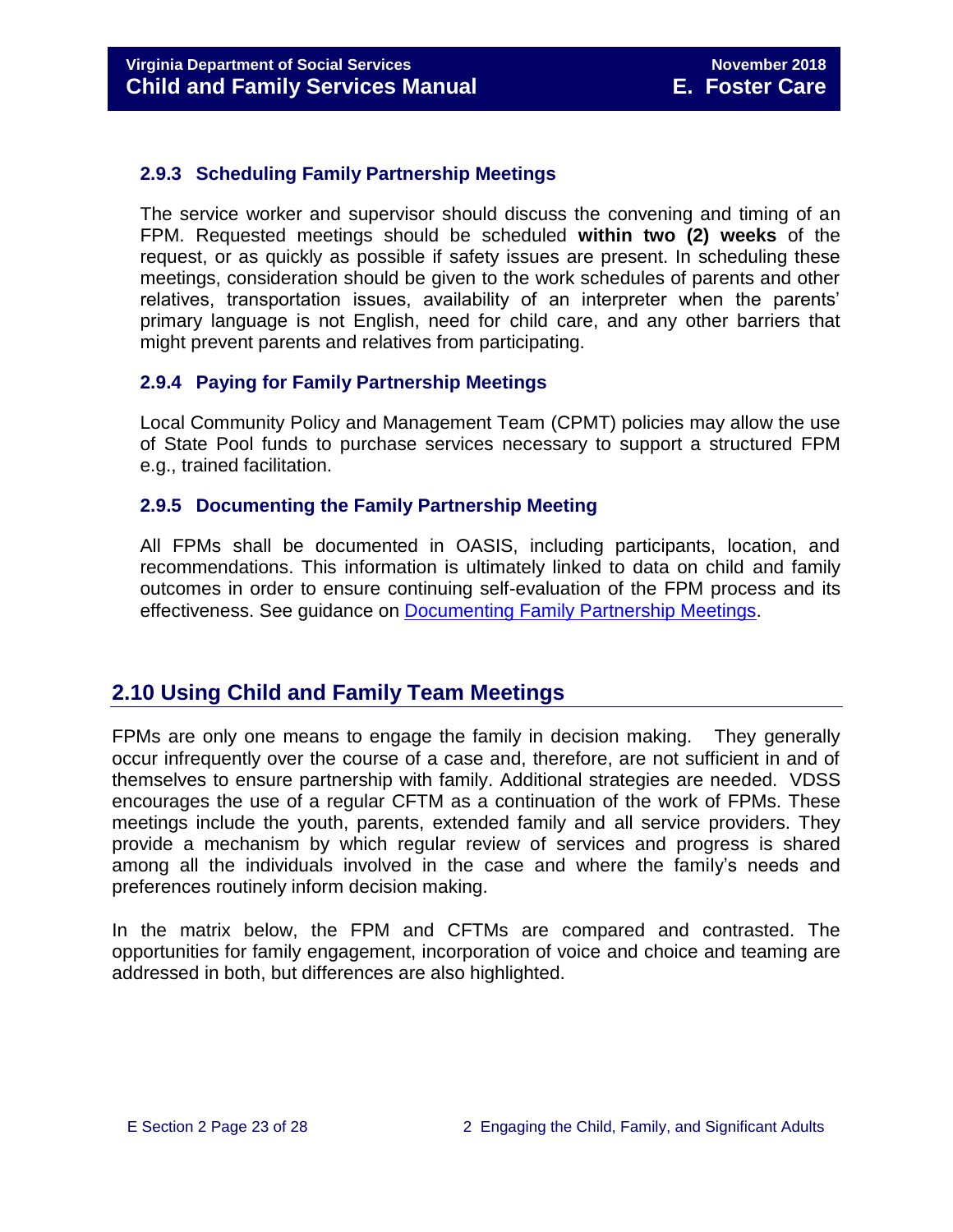| <b>Comparison of FPM and CFTM</b>                                                                                                                                                                                                                         |                                                                                                                                                                                                                                                                                                                                                                                                                                                                                     |  |  |  |
|-----------------------------------------------------------------------------------------------------------------------------------------------------------------------------------------------------------------------------------------------------------|-------------------------------------------------------------------------------------------------------------------------------------------------------------------------------------------------------------------------------------------------------------------------------------------------------------------------------------------------------------------------------------------------------------------------------------------------------------------------------------|--|--|--|
| <b>Family Partnership Meetings (FPM)</b>                                                                                                                                                                                                                  | <b>Child and Family Team Meetings (CFTM)</b>                                                                                                                                                                                                                                                                                                                                                                                                                                        |  |  |  |
| <b>Purpose:</b> To involve birth families (parents and<br>extended family members) in all critical case<br>decisions and to ensure a network of support<br>for the child and the adults who cares for<br>him/her.                                         | <b>Purpose:</b> To involve birth families (parents and<br>extended family members) in on-going case<br>planning, monitoring and adjusting; to ensure that<br>all team members have access to all information<br>about the case; to ensure that all team members<br>understand the goal(s) of service provision and<br>the current plan to protect the child and to achieve<br>permanency; and to ensure a network of support<br>for the child and the adults who cares for him/her. |  |  |  |
| When: At the point that a critical case decision<br>must be made: potential child removal; potential<br>child placement change (placement disruption or<br>change in foster care goal); or reunification.                                                 | When: As often as needed. Ideally, meetings will<br>be held at least monthly and the next one will be<br>scheduled at the end of the current one.                                                                                                                                                                                                                                                                                                                                   |  |  |  |
| Who: family and extended family; youth; social<br>worker; supervisor; family supports as identified<br>by the family; providers (maybe); attorneys<br>(maybe); CASA (maybe); eligibility worker<br>(maybe); community representative; FPM<br>facilitator. | Who: family and extended family; youth; social<br>worker; supervisor (maybe); family supports as<br>identified by the family; foster and adoptive family<br>or placement representative; school<br>representative; all treatment providers;<br>attorneys; CASA; eligibility worker (maybe)<br>Probation officer (if applicable), etc.                                                                                                                                               |  |  |  |
| Logistics: scheduling to maximize parent and<br>family participation; ideally held in neutral<br>location; consider use of conference calling;<br>and transportation and child care should be<br>provided by LDSS.                                        | Logistics: scheduling to maximize full team<br>participation, including parents, foster and<br>adoptive parents and critical extended family<br>members; usually held at LDSS or service<br>provider office; consider use of alternative<br>meeting space and/or conference calling; and<br>transportation and child care should be<br>addressed (meetings are scheduled in advance,<br>so community based or natural resources can be<br>engaged.)                                 |  |  |  |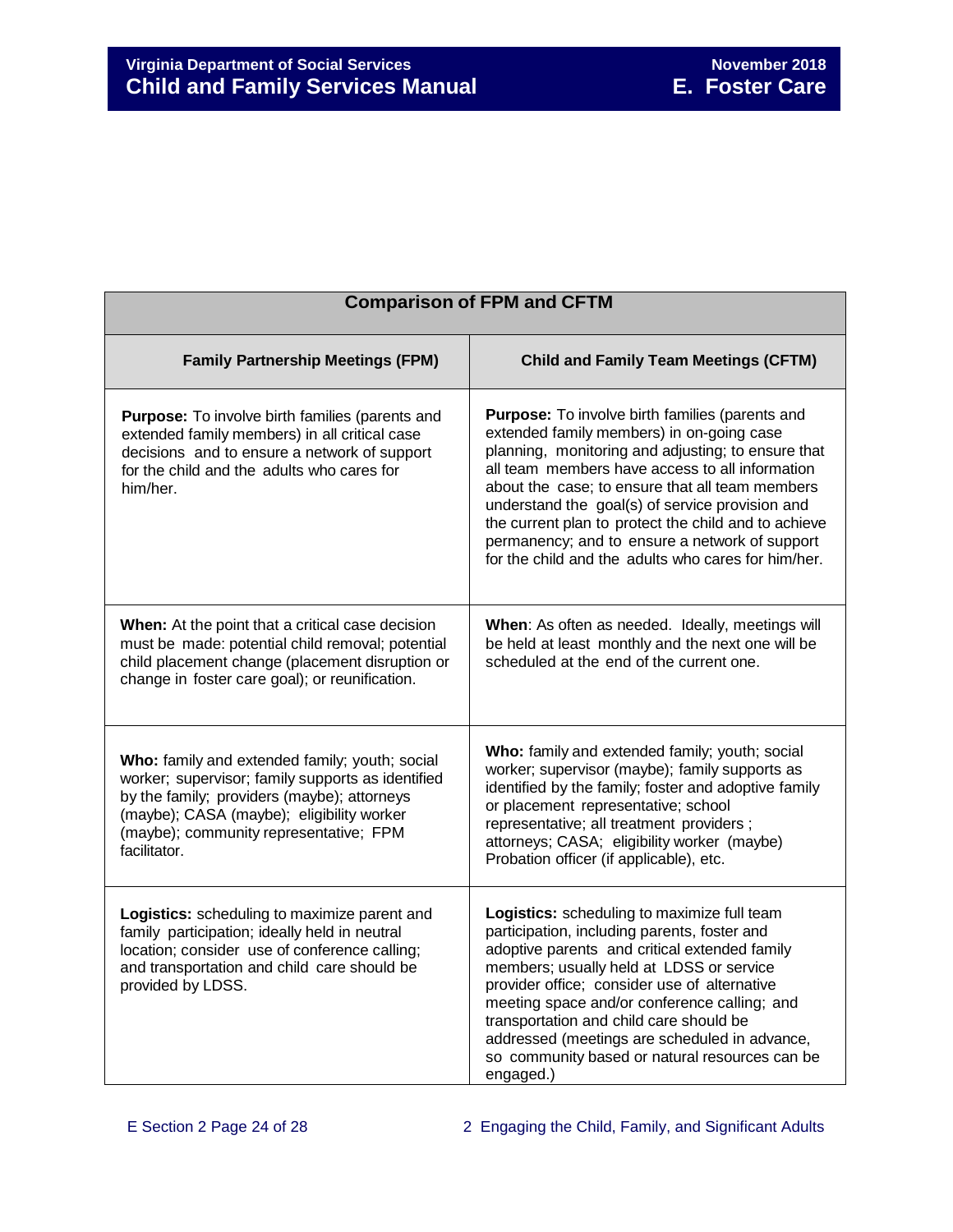Г

| Values based upon:                                                                                                                                                                                                                                                                                                                                                                                                                                                                                                                                                                                                                                                                                                      | Values based upon:                                                                                                                                                                                                                                                                                                                                                                                                                                                                                                                                                                                                                                                                                                       |
|-------------------------------------------------------------------------------------------------------------------------------------------------------------------------------------------------------------------------------------------------------------------------------------------------------------------------------------------------------------------------------------------------------------------------------------------------------------------------------------------------------------------------------------------------------------------------------------------------------------------------------------------------------------------------------------------------------------------------|--------------------------------------------------------------------------------------------------------------------------------------------------------------------------------------------------------------------------------------------------------------------------------------------------------------------------------------------------------------------------------------------------------------------------------------------------------------------------------------------------------------------------------------------------------------------------------------------------------------------------------------------------------------------------------------------------------------------------|
| All families have strengths.<br>Families are the experts on<br>themselves Families can make well-<br>informed decisions about keeping<br>their children safe when supported.<br>Outcomes improve when families are<br>$\bullet$<br>involved in decision making.<br>A team is more capable of creative<br>$\bullet$<br>and high quality decision making than<br>an individual.                                                                                                                                                                                                                                                                                                                                           | All families have strengths.<br>Families are the experts on<br>themselves Families can make well-<br>informed decisions about keeping their<br>children safe when supported.<br>Outcomes improve when families are<br>involved in decision making.<br>A team is more capable of creative and<br>high quality decision making than an<br>individual.                                                                                                                                                                                                                                                                                                                                                                      |
| <b>Stages of the Meeting/ Agenda:</b>                                                                                                                                                                                                                                                                                                                                                                                                                                                                                                                                                                                                                                                                                   | <b>Stages of the Meeting/ Agenda:</b>                                                                                                                                                                                                                                                                                                                                                                                                                                                                                                                                                                                                                                                                                    |
| Introduction: purpose and goal;<br>introduction of participants; and<br>meeting guidelines.<br>Identify the situation: Define the concern/<br>decision to be made.<br>Assess the situation: safety needs; risk<br>concerns; strengths and supports; hx of<br>services; participants' perception of the<br>situation; and worker recommendation(s).<br>Develop ideas: brainstorm in three<br>categories, placement/custody, actions to<br>provide safety, and services to reduce<br>risk.<br>Reach a decision: consensus based<br>decision (if possible) and addressing<br>agency safety concerns, action plan, and<br>linkage to services.<br>Recap/closing: review of decision and who<br>will do what; any questions. | Introduction: names and roles.<br>Review of progress: each team member<br>(starting with parents) provides an<br>update of progress made in the last<br>month and which serviced have been<br>completed and/or which treatment goal<br>have been met.<br>Identification of concerns/services<br>needing adjustment: each member<br>(starting with parents) addresses areas<br>of concern and/or what is not working<br>well or may need to be adjusted.<br>Review of goal(s): team explores fit<br>between progress, services and goals;<br>team members (including family) make<br>recommendations as to improving fit or<br>clarifying goal(s); next steps.<br>Action plan is developed.<br>Next meeting is scheduled. |

Т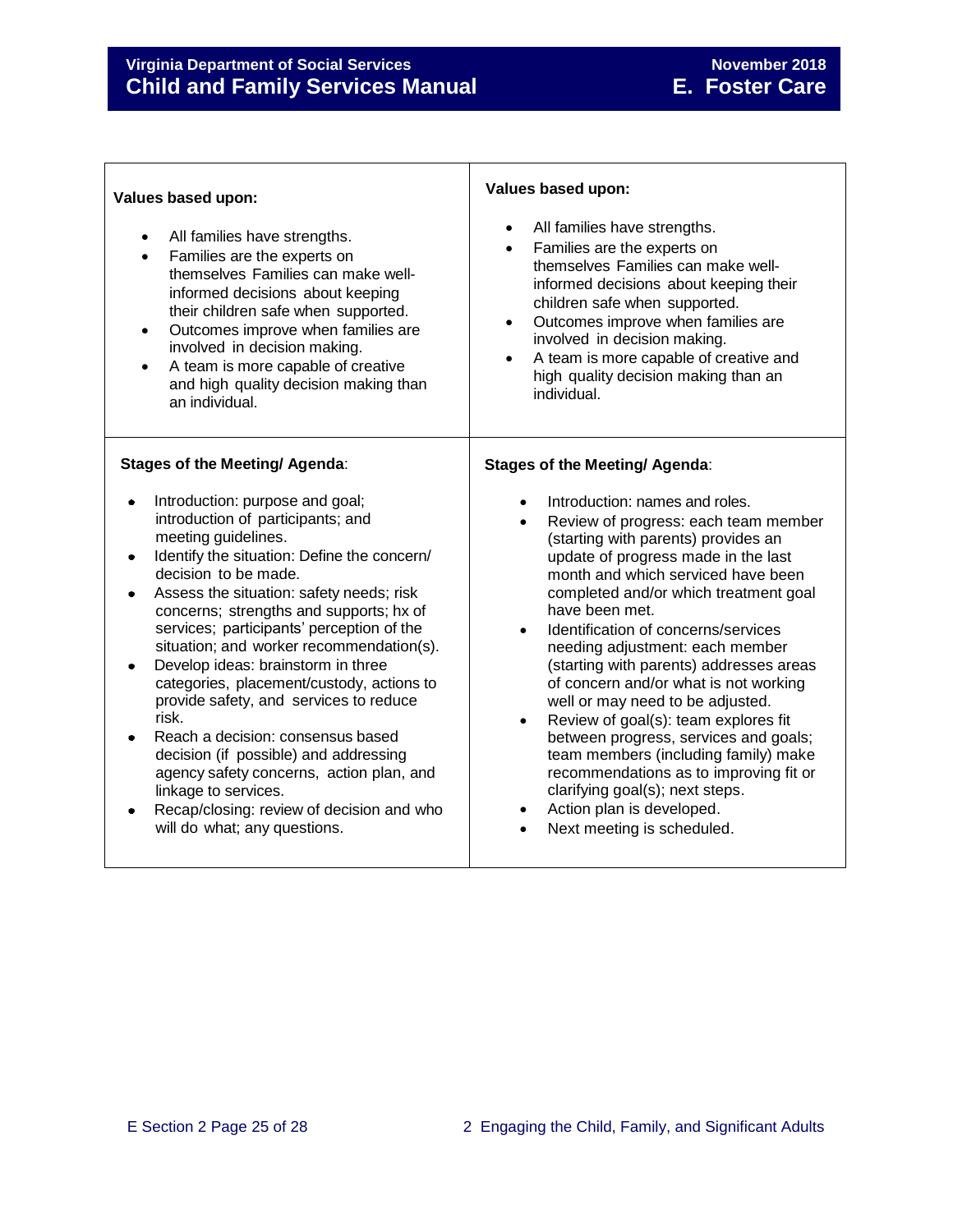| <b>Summary of Differences:</b>                                                                                                                                                                                                                                                                                                                                                                                                                                                                                                                                    | <b>Summary of Differences:</b>                                                                                                                                                                                                                                                                                                                                                                               |  |
|-------------------------------------------------------------------------------------------------------------------------------------------------------------------------------------------------------------------------------------------------------------------------------------------------------------------------------------------------------------------------------------------------------------------------------------------------------------------------------------------------------------------------------------------------------------------|--------------------------------------------------------------------------------------------------------------------------------------------------------------------------------------------------------------------------------------------------------------------------------------------------------------------------------------------------------------------------------------------------------------|--|
| Led by a facilitator.<br>$\bullet$<br>Supervisor as well as service worker<br>attend. Family participation is the most<br>critical aspect Extensive pre-work<br>ensures family is engaged in the<br>meeting process.<br>Formal and informal supports are<br>$\bullet$<br>invited and are part of the team.<br>Agenda and meeting process are<br>$\bullet$<br>standardized and more formal (reflect<br>importance of decision being made).<br>Outcome is a particular case decision<br>required at that point in the "life of the<br>case".                        | Led by service worker.<br>Supervisor does not always<br>attend; Parent and youth<br>participation is critical.<br>Extended family participates as the family<br>$\bullet$<br>wishes or as makes sense.<br>Agenda is informal.<br>Outcome is action plan for the next several<br>months leading to permanency or safe<br>case closure.                                                                        |  |
| <b>Benefits of FPMs:</b>                                                                                                                                                                                                                                                                                                                                                                                                                                                                                                                                          | <b>Benefits of CFTMs:</b>                                                                                                                                                                                                                                                                                                                                                                                    |  |
| Families who are treated with respect can<br>$\bullet$<br>contribute more concretely to the<br>identification of their family and children's<br>needs.<br>When families and extended families are<br>part of the decision making process, they<br>are more likely to participate in services to<br>keep their family together or to complete<br>tasks in order to have their children safely<br>returned.<br>Children are protected through the<br>development of a child-specific plan<br>developed and committed to by a team of<br>people who care about them. | Provides a mechanism for insuring:<br>ongoing family engagement and<br>ongoing teaming.<br>Ensures timely monitoring and<br>$\bullet$<br>adjustment of services.<br>Increases parent, child and extended family<br>۰<br>buy-in.<br>Speeds progress towards permanency or<br>$\bullet$<br>case closure.<br>۰<br>Team decision making results in high<br>quality decisions regarding safety and<br>Permanency. |  |

## <span id="page-25-0"></span>**2.11 Using the Family Assessment and Planning Team (FAPT)**

The FAPT plays an integral role in service planning for children involved in the child welfare system who receive services and funding through the CSA. Local CPMT policies determine how the community coordinates family engagement principles with FAPT processes. The LDSS will need to consult CPMT local policies and procedures for complying with CSA and family engagement requirements.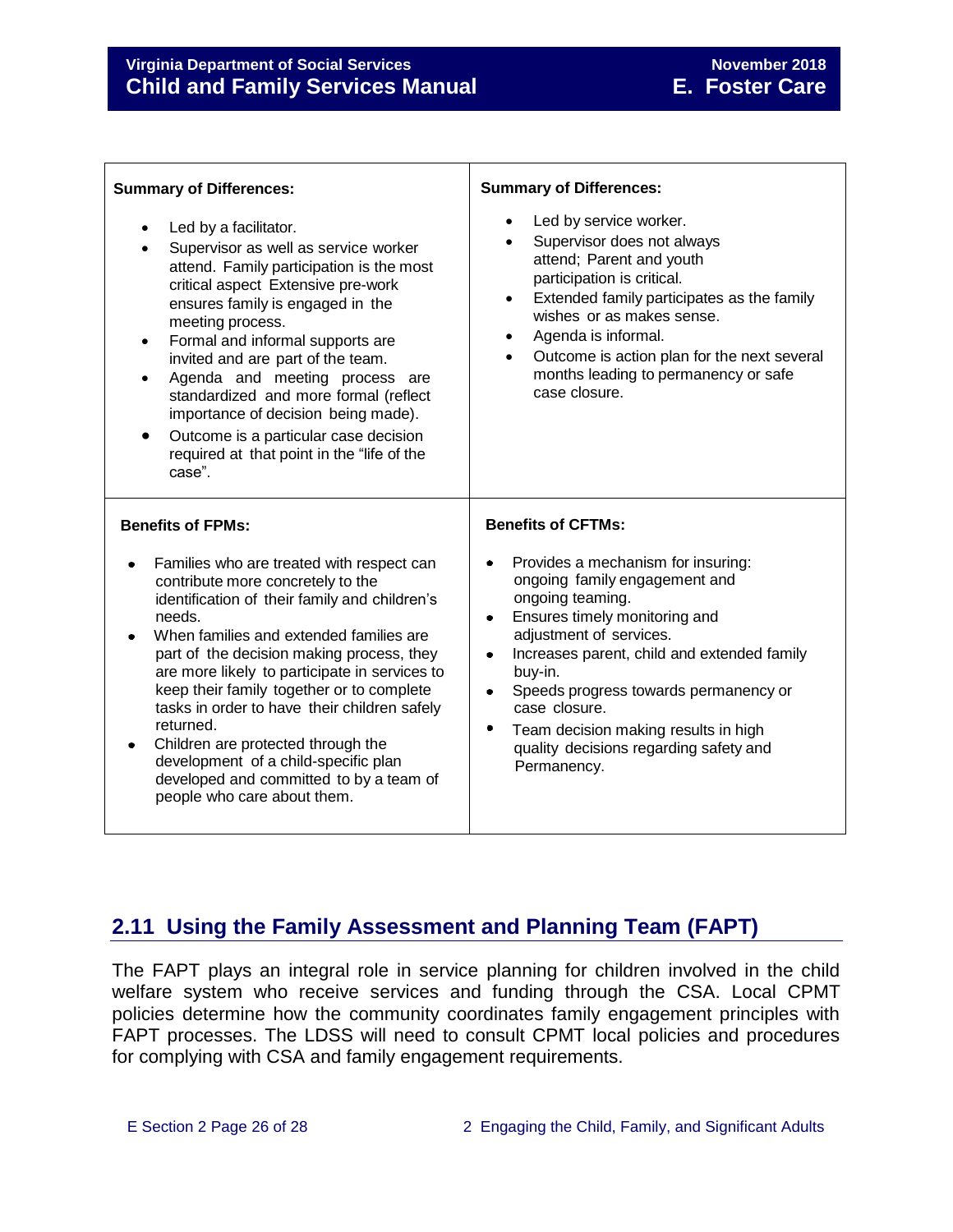### <span id="page-26-0"></span>**2.12 Resources and tools**

#### <span id="page-26-1"></span>**2.12.1 Virginia guidance and resources**

- VDSS guidance, frequently asked questions, and the Family Engagement Newsletter on FPMs on the [VDSS Family Engagement website.](http://www.dss.virginia.gov/family/fe.cgi)
- **[CSA Resource Library](http://www.csa.virginia.gov/html/training_technical/Resource_Library.cfm)**
- "**[Bridging the Gap" Between Birth and Foster Parents](http://cbexpress.acf.hhs.gov/index.cfm?event=website.viewArticles&issueid=112§ionid=1&articleid=2757)** from the federal "News from the Children's Bureau" about Northern Virginia initiative identified during the Child and Family Services Review. Includes links to the National Resource Center for Permanency and Family Connections information about Bridging the Gap.

#### <span id="page-26-2"></span>**2.12.2 Practice guides and toolkits**

- **"Six Steps to Find A Family: A Practice Guide to Family Search and Engagement"** National Resource Center for Permanency and Family Connections and the California Permanency for Youth Project. Detailed guidance on casework practice supporting family search and engagement to provide permanency for youth.
	- o [Guide](http://www.hunter.cuny.edu/socwork/nrcfcpp/downloads/SixSteps.pdf)
	- o [PowerPoint slides](http://www.hunter.cuny.edu/socwork/nrcfcpp/downloads/ppt/SixSteps.ppt)
- **["Making 'Relative Search' Happen: A Guide to Finding and Involving](http://childfocuspartners.com/wp-content/uploads/RelativeSearchGuide10-15.pdf)  [Relatives at Every Step of the Child Welfare Process"](http://childfocuspartners.com/wp-content/uploads/RelativeSearchGuide10-15.pdf)** Child Focus. Practical approaches to overcome challenges at policy, agency and worker levels. Strategies, tools, and options for effective relative search.
- **["Family Search & Engagement: A Comprehensive Practice Guide"](http://www.ccsww.org/site/DocServer/Family_Search_and_Engagement_Guide_CCS-EMQ.pdf?docID=641)** Catholic Community Services of Western Washington and EMQ Children & Family Services. A set of practices designed to locate, engage, connect, and support family resources for youth. Issues and activities involved in relative search. Variety of practical tools. (2008)
- **["Family Engagement: A Web-based Practice Toolkit"](http://nrcpfc.org/fewpt/introduction.htm)** National Resource Center for Permanency and Family Connections. Provides principles, strategies, state and local approaches, promising practices, and resources. Topics: caseworker engagement strategies, birth and foster family partnerships, shared planning and decision making, cross-systems partnerships, and stakeholder involvement.